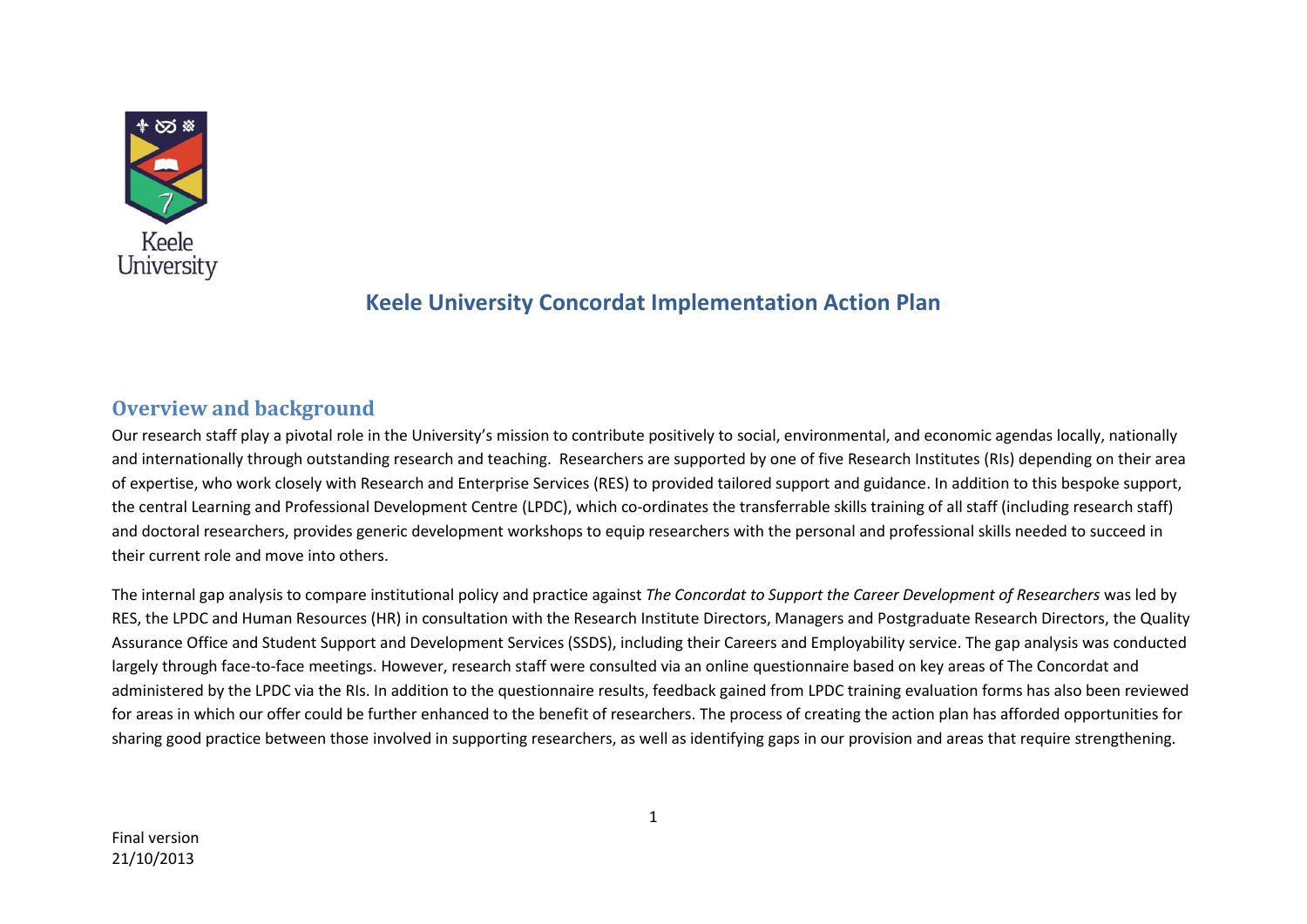The action plan and the implementation of the Concordat will become the formal responsibility of the University's Research Committee. The University Research Committee is chaired by the Pro Vice-Chancellor Research and Enterprise and is responsible for all matters concerning research strategy and the management, monitoring and support of research, and reports directly to the University Senate. Research Staff and Postgraduate Research Students are both formally represented on Research Committee by a member of Research Staff and the Chair of the Keele Postgraduate Association and the Keele Student Union Vice President for Education and Welfare. In addition, postgraduate research students are represented on the University Graduate School Board, which reports to the university's Research Committee and Learning and Teaching Committees, and the University-wide Research Student Liaison Committee, which was established in September 2011, and was commended as best practice in the sector in the recent Quality Assurance Agency Institutional Review which took place in 2012/13.

The entire action plan will be reviewed by the University's Research Committee at the end of 2014 and revisions will be made at that point, with new actions published for 2015.

## **Key action points**

Areas that will benefit from further development in 2013/14 include the following:

### **Research staff training**

In addition to maintaining the existing transferable skills training available to researchers, the LPDC will extend its 2013/14 offer to address gaps identified in the gapping and mapping process. In particular it will review its postgraduate researcher courses with a view to extending availability to the wider research community where appropriate. Additional courses will be offered including:

- Targeted personal development sessions introducing the Researcher Development Framework and Vitae resources.
- Piloting Vitae's *Making Your Mark - Introduction to Impact and Engagement* course in December 2013 and also offering the *Engaging Researcher* programme in February 2014.
- Introducing the *Springboard* development programme for women staff in 2013/14, including female researchers and research leaders.
- Offering writing for publication workshops delivered by an external expert in November 2013.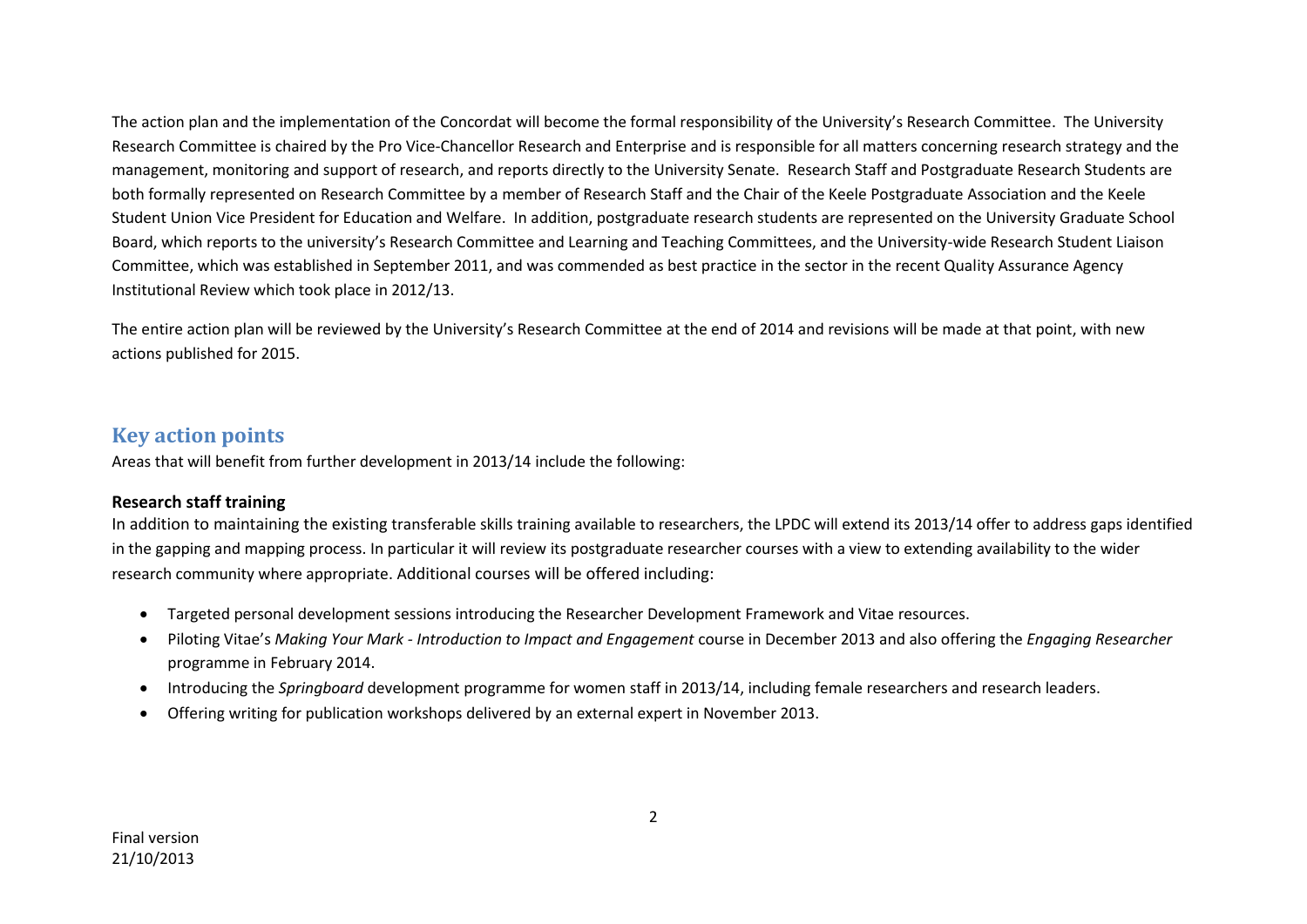## **Careers support for researchers**

Areas that will be strengthened include:

- better publicising career development provision and opportunities for Keele researchers locally, regionally and nationally.
- more widely promoting Vitae's career-related courses and resources.

## **Researcher surveys**

Part of the process of producing this action plan included a researcher survey which has been beneficial to reviewing our practice. We are keen to continue gathering the views of research staff in the future via the Careers in Research Online Survey (CROS) and Principal Investigator Research Leaders Survey (PIRLS) or a local equivalent.

## **Glossary**

| CoP                | Code of Practice                                |
|--------------------|-------------------------------------------------|
| E&D                | <b>Equality and Diversity</b>                   |
| <b>EIA</b>         | <b>Equality Impact Assessment</b>               |
| <b>FTE</b>         | Full time equivalent                            |
| GSB                | Graduate School Board                           |
| <b>HR</b>          | <b>Human Resources</b>                          |
| ILM                | Institute of Leadership and Management          |
| <b>LPDC</b>        | Learning and Professional Development Centre    |
| MAC                | Marketing and Communications                    |
| <b>PGRDs</b>       | Postgraduate Research Directors                 |
| <b>PGR</b>         | Postgraduate Research Student                   |
| <b>PVC R&amp;E</b> | Pro Vice Chancellor Research and Enterprise     |
| <b>RDF</b>         | Researcher Development Framework                |
| <b>REF</b>         | Research Excellence Framework                   |
| <b>RES</b>         | Research and Enterprise Service                 |
| R <sub>l</sub>     | Research Institute                              |
| <b>SPRE</b>        | <b>Staff Performance Review and Enhancement</b> |
| <b>SSDS</b>        | <b>Student Support and Development Services</b> |
| <b>UEC</b>         | <b>University Executive Committee</b>           |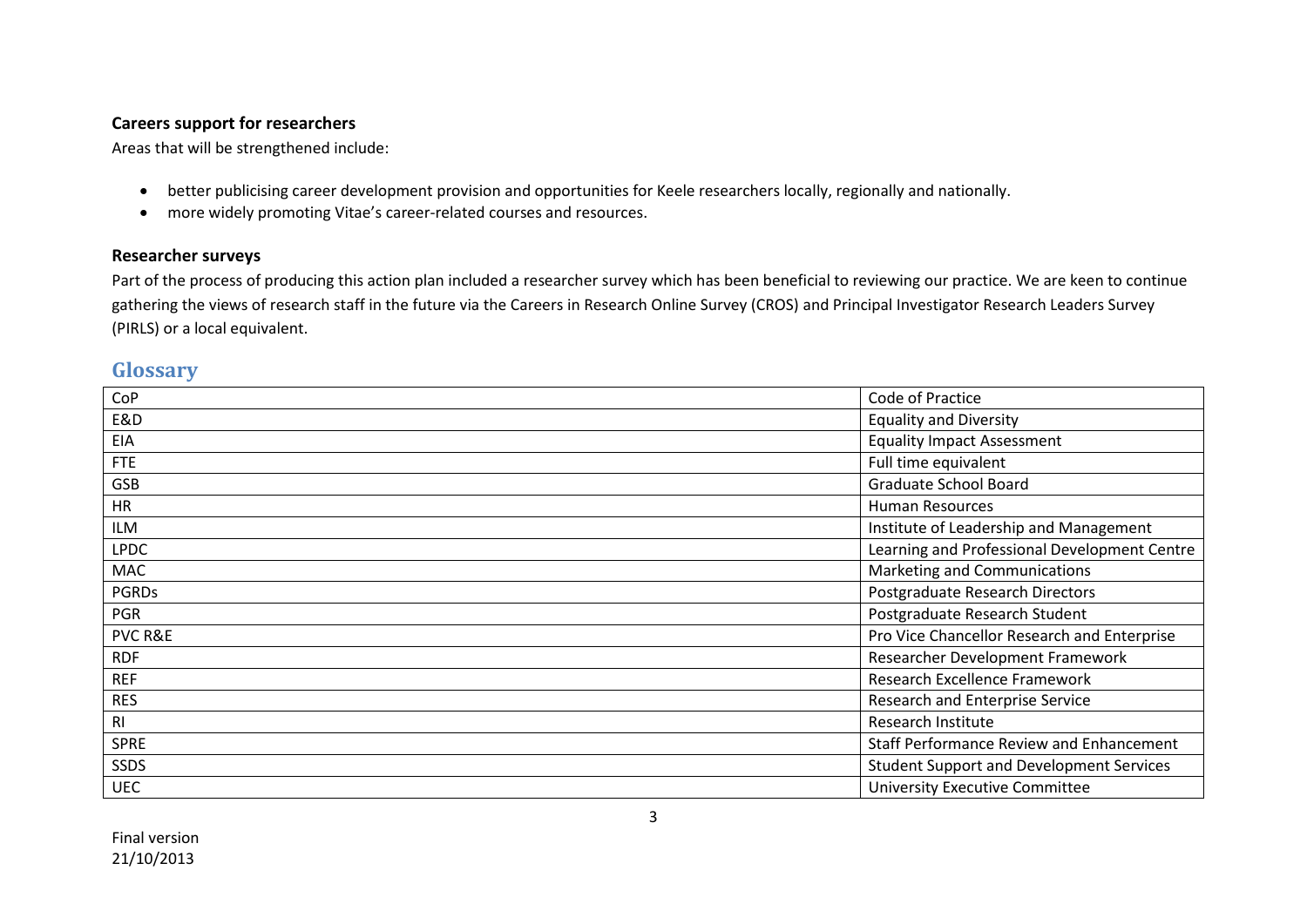# **Concordat Implementation Action Plan**

Text in green is from the *Concordat*.

#### **Section A: Recruitment and Selection**

*Principle 1: Recognition of the importance of recruiting, selecting and retaining researchers with the highest potential to achieve excellence in research.*

- 1. All members of the UK research community should understand that researchers are chosen primarily for their ability to advance research at an institution.
- 2. Employers should strive to attract excellence and respect diversity (see Principle 6). Recruitment and selection procedures should be informative, transparent and open to all qualified applicants regardless of background. Person and vacancy specifications must clearly identify the skills required for the post and these requirements should be relevant to the role.
- 3. Research posts should only be advertised as a fixed-term post where there is a recorded and justifiable reason.
- 4. To assure fairness, consistency and the best assessment of the candidates' potential, recruitment and progression panels should reflect diversity as well as a range of experience and expertise. In order to promote these values, individuals who are members of recruitment and promotion panels should have received relevant recent training. Unsuccessful applicants should be given appropriate feedback if requested as this may be of assistance to the researcher in considering their further career development.
- 5. The level of pay or grade for researchers should be determined according to the requirements of the post, consistent with the pay and grading arrangements of the research organisation.

| <b>Current policy and practice</b>                                                                                                                                                                  | Any action to be taken                                                                                                       | By whom                                                                                     | <b>Progress</b> | <b>Review</b>                                     |
|-----------------------------------------------------------------------------------------------------------------------------------------------------------------------------------------------------|------------------------------------------------------------------------------------------------------------------------------|---------------------------------------------------------------------------------------------|-----------------|---------------------------------------------------|
| at Keele                                                                                                                                                                                            |                                                                                                                              |                                                                                             |                 |                                                   |
| Keele's recruitment<br>and selection<br>procedures reflect<br>the aspects set out in<br>Principle 1. The<br>procedures, including<br>selection panel<br>composition, ensure<br>a broad yet balanced | Current policy and practice is<br>already compliant with the<br>Concordat and should be<br>maintained, subject to<br>review. | Human Resources (HR)<br>Academics and other staff<br>involved in the recruitment<br>process | Established     | HR will review current policy<br>in November 2014 |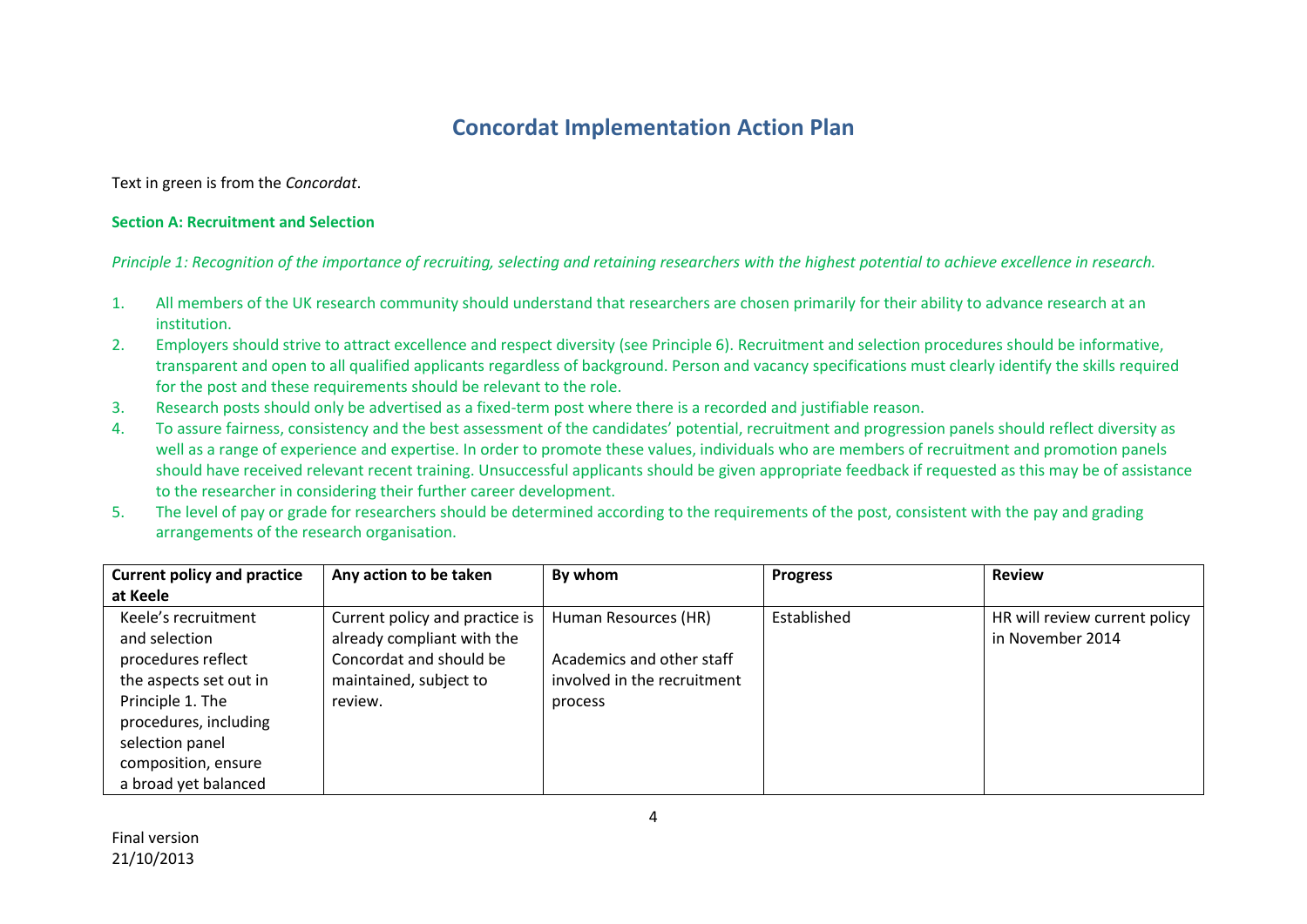| panel.                           |                                |                                    |                               |                               |
|----------------------------------|--------------------------------|------------------------------------|-------------------------------|-------------------------------|
|                                  |                                |                                    |                               |                               |
|                                  |                                |                                    |                               |                               |
|                                  |                                |                                    |                               |                               |
| The Recruitment and              | HR to introduce an e-          | <b>HR</b>                          | The e-Learning portal will be | HR will review the e-Learning |
| Selection workshops include      | Learning course covering the   |                                    | piloted in August-September   | course in December 2014.      |
| detailed discussion regarding    | writing of Job Descriptions    | Academics and other staff          | 2014.                         |                               |
| the importance of person         | and Person Specifications to   | involved in the recruitment        |                               |                               |
| specifications.                  | ensure that staff understand   | process                            | Job Description and Person    |                               |
|                                  | their importance and how to    |                                    | Specification e-Learning      |                               |
|                                  | eliminate discrimination.      |                                    | course is being written.      |                               |
| The Post Approval Form,          | Current policy and practice is | <b>HR</b>                          | Established                   | HR will ensure the new        |
| which is required for all        | already compliant with the     |                                    |                               | HR/Payroll system             |
| posts, includes a                | Concordat and should be        | <b>Recruiting Managers (via HR</b> |                               | incorporates a requirement    |
| requirement for recruitment      | maintained.                    | workshops)                         |                               | to record the reasons for     |
| managers to record the           |                                |                                    |                               | FTCs. It is expected that the |
| reasons for a Fixed Term         |                                |                                    |                               | new system will be live in    |
| Contract (FTC).                  |                                |                                    |                               | July 2014.                    |
| The diversity profile of         | Management information of      | <b>HR</b>                          | Reviewing of diversity        | HR will review the reports    |
| recruitment and                  | diversity profiles to be       |                                    | profiles is already           | that are provided to UEC in   |
| promotion/rewards panels is      | reviewed by HR.                | <b>UEC</b>                         | established but provision of  | January 2014.                 |
| reported to the University       |                                |                                    | reports to UEC is newly       |                               |
| <b>Executive Committee (UEC)</b> | Reports to UEC to continue.    |                                    | established.                  |                               |
| on a biannual basis.             |                                |                                    |                               |                               |
| Keele does not permit staff      | Current policy and practice is | <b>HR</b>                          | Established                   | HR will review the current    |
| to take part in the selection    | already compliant with the     |                                    |                               | policy in November 2014.      |
| process until they have          | Concordat and should be        | <b>Recruiting Managers</b>         |                               |                               |
| completed the Recruitment        | maintained.                    |                                    |                               |                               |
| and Selection workshop.          |                                |                                    |                               |                               |
| Panel members are based on       |                                |                                    |                               |                               |
| expertise and experience         |                                |                                    |                               |                               |
| and a mixture of gender is       |                                |                                    |                               |                               |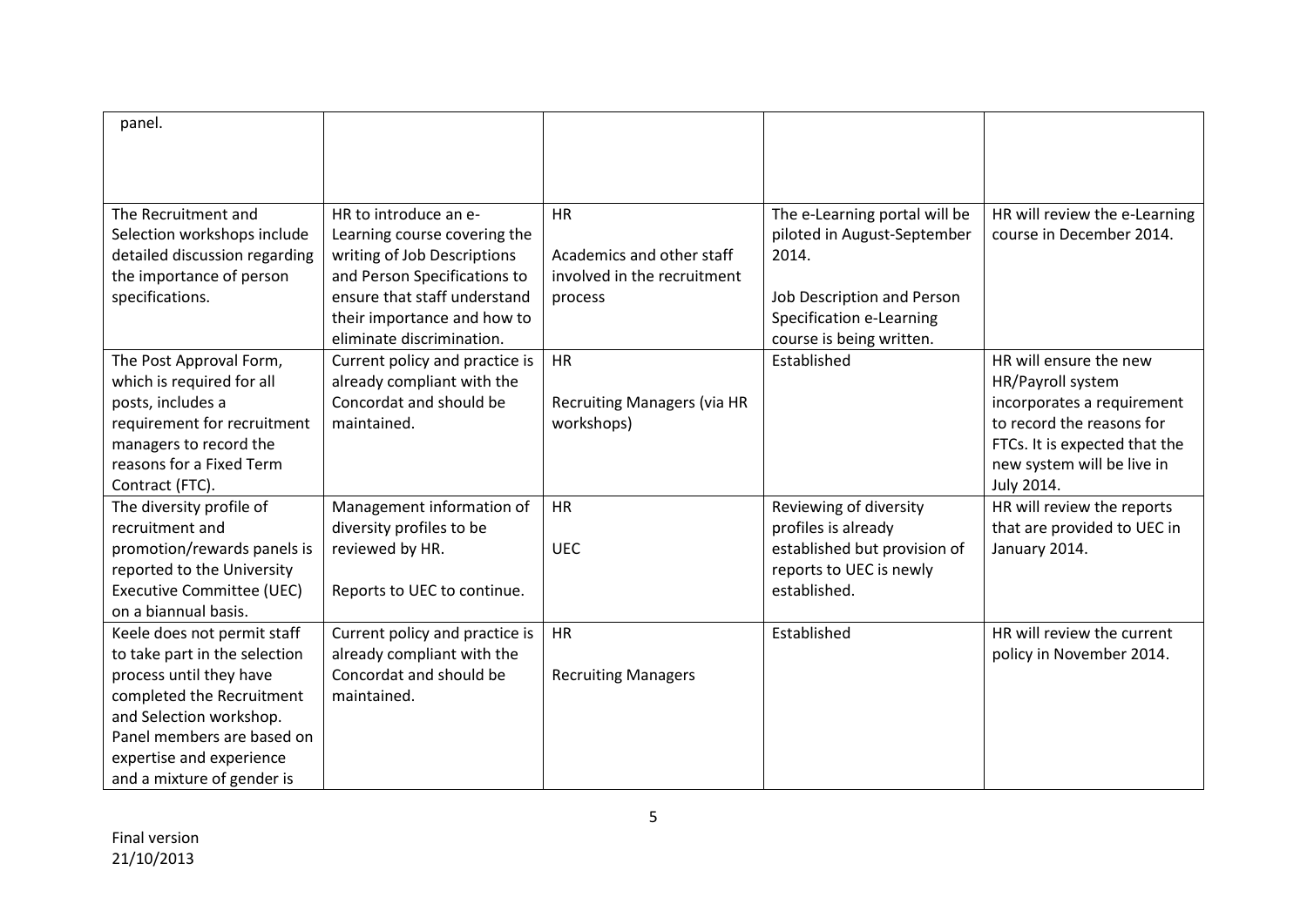| achieved to ensure a fair     |                                |                          |             |                               |
|-------------------------------|--------------------------------|--------------------------|-------------|-------------------------------|
| panel.                        |                                |                          |             |                               |
| During the Recruitment and    | HR to continue to coach        | <b>HR</b>                | Established | HR will review the current    |
| Selection workshop,           | managers on the                |                          |             | workshops in December         |
| managers are encouraged to    | requirement for feedback.      | Selection panels (via HR |             | 2013.                         |
| provide feedback to           |                                | workshops and one-to-one |             |                               |
| unsuccessful candidates to    | Selection panels to provide    | coaching with managers.) |             |                               |
| assist them with future       | feedback to unsuccessful       |                          |             |                               |
| applications/selection        | candidates.                    |                          |             |                               |
| processes.                    |                                |                          |             |                               |
| The University adopted the    | Current policy and practice is | HR (in conjunction with  | Established | HR review the single pay      |
| single pay spine as part of   | already compliant with the     | Finance)                 |             | spine on an annual basis      |
| the National Framework        | Concordat and should be        |                          |             | around December each year.    |
| Agreement. Researchers are    | maintained.                    |                          |             |                               |
| paid on the single pay spine  |                                |                          |             |                               |
| with the appropriate grade    |                                |                          |             |                               |
| determined through Job        |                                |                          |             |                               |
| Evaluation panel and the Hay  |                                |                          |             |                               |
| grading methodology.          |                                |                          |             |                               |
| Academic colleagues           | Current policy and practice is | School Manager/Head of   | Established | This is reviewed on a case by |
| recruited to the University   | already compliant with the     | Service                  |             | case basis.                   |
| who do not hold a higher      | Concordat and should be        |                          |             |                               |
| degree are eligible to apply  | maintained.                    |                          |             |                               |
| for admittance to an          |                                |                          |             |                               |
| appropriate Masters or        |                                |                          |             |                               |
| Doctoral level programme.     |                                |                          |             |                               |
| Applications are scrutinized  |                                |                          |             |                               |
| in the same way, irrespective |                                |                          |             |                               |
| of whether the applicant is a |                                |                          |             |                               |
| member of staff and the       |                                |                          |             |                               |
| process conforms to           |                                |                          |             |                               |
| indicator 6 of chapter B11 of |                                |                          |             |                               |
| the Quality Code.             |                                |                          |             |                               |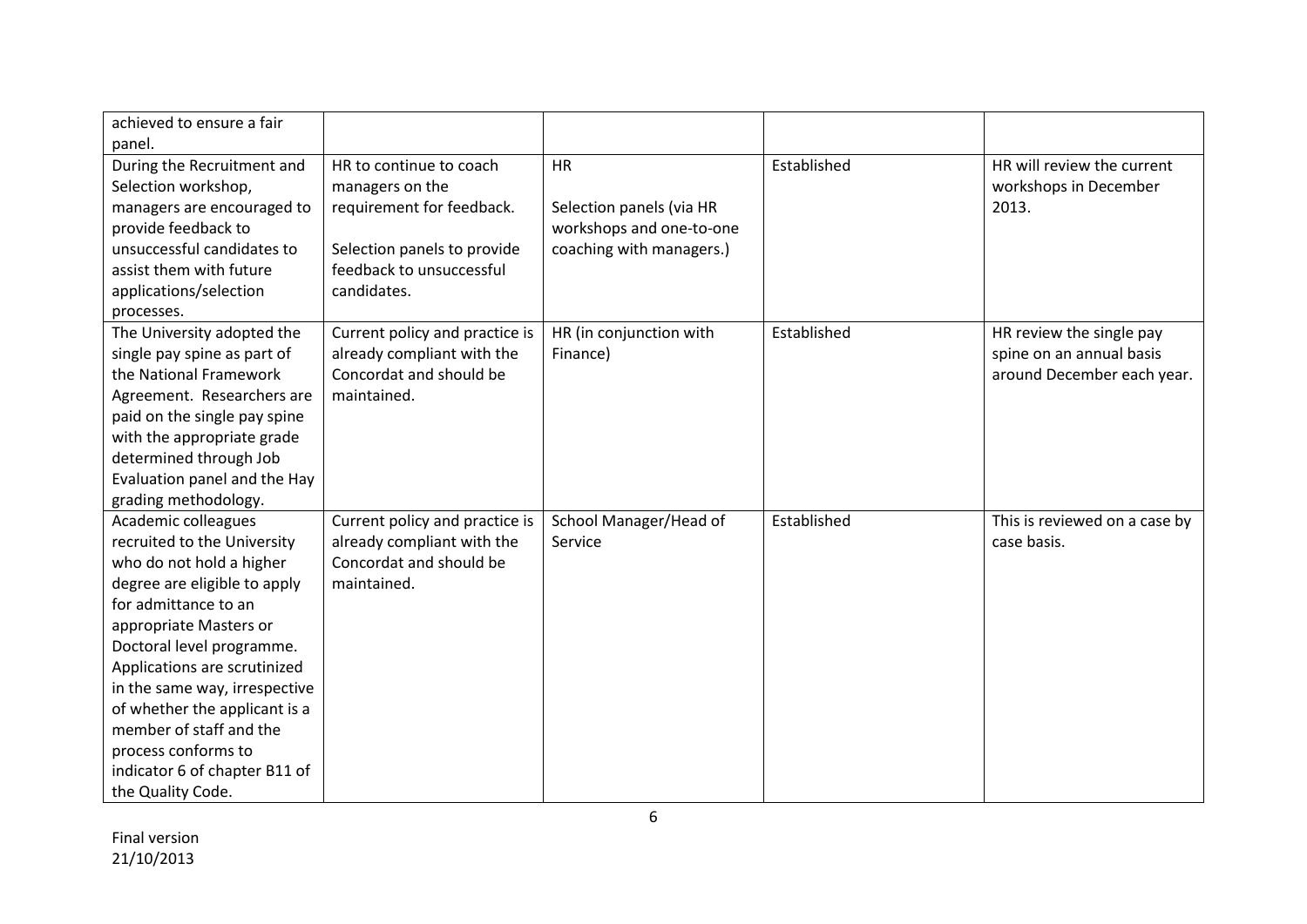### **Section B: Recognition and Value**

*Principle 2: Researchers are recognised and valued by their employing organisation as an essential part of their organisation's human resources and a key component of their overall strategy to develop and deliver world-class research.*

- 1. Employers are encouraged to value and afford equal treatment to all researchers, regardless of whether they are employed on a fixed term or similar contract. In particular, employers should ensure that the development of researchers is not undermined by instability of employment contracts. This approach should be embedded throughout all departmental structures and systems.
- 2. Commitment by everyone involved to improving the stability of employment conditions for researchers and implementing and abiding by the principles and terms laid down in the Fixed Term Employees (Prevention of Less Favourable Treatment) Regulations (2002) and Joint Negotiating Committee for Higher Education Staff (JNCHES) guidance on the use of fixed-term contracts will provide benefits for researchers, research managers, and their organisations.
- 3. Research managers should be required to participate in active performance management, including career development guidance, and supervision of those who work in their teams. Employers should ensure that research managers are made aware of, and understand their responsibilities for the management of researchers and should provide training opportunities, including equality and diversity training, to support research managers in doing this. Institutions will wish to consider how research managers' performance in these areas is developed, assessed and rewarded, and how effectively this supports good research management.
- 4. Organisational systems must be capable of supporting continuity of employment for researchers, such as funding between grants, other schemes for supporting time between grant funding, or systems for redeploying researchers within organisations where resources allow. Funders are expected to make it a priority to consider how their policies, guidance and funding can be enhanced to help employers to achieve this objective.
- 5. Pay progression for researchers should be transparent and in accordance with procedures agreed between the relevant trade unions and the employers nationally and locally. In HEIs, pay progression will be in accordance with the Framework Agreement, though recognising the flexibility that institutions have in implementing the Framework.
- 6. Researchers need to be offered opportunities to develop their own careers as well as having access to additional pay progression. Promotion opportunities should be transparent, effectively communicated and open to all staff. It is helpful if clear career frameworks for early stage researchers are outlined in organisational HR strategies.

| Current policy and strategy at | Any action to be taken      | By whom     | <b>Progress</b> | <b>Review</b>               |
|--------------------------------|-----------------------------|-------------|-----------------|-----------------------------|
| Keele                          |                             |             |                 |                             |
| The Successfully Managing a    | Current policy and practice | HR and LPDC | Established     | Review has led to a revised |
| Research Award workshop        | is already compliant with   |             |                 | format for delivery in      |
| contains information on        | the Concordat and should    |             |                 | February 2014.              |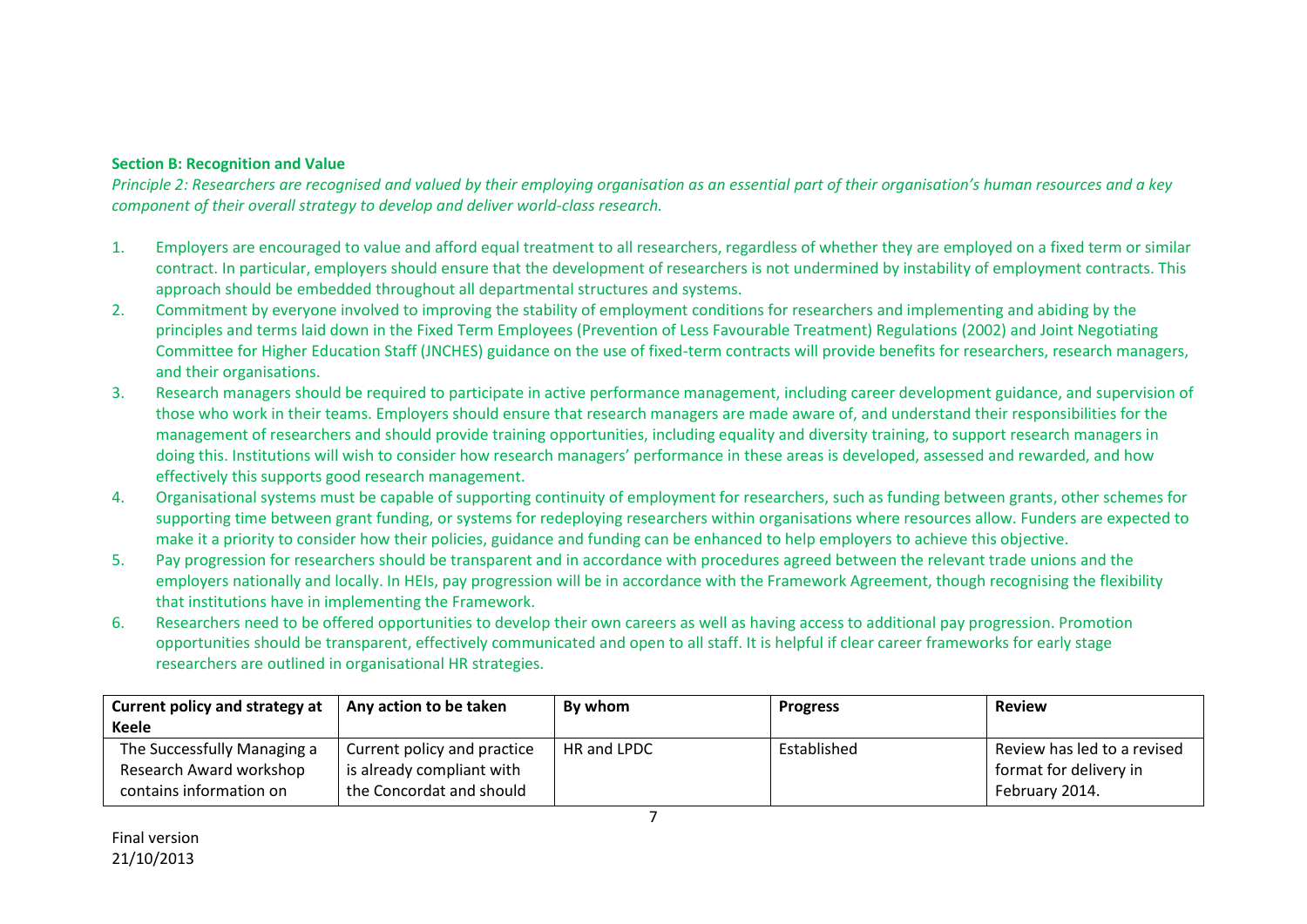| inter alia People<br>Management for Principal<br>Investigators, including<br>managing staff on fixed-<br>term contracts.                                                                                                                                                            | be maintained.                                                                                                                                                                                                                                                        |                                             |                                                                                                                                   |                                                                                                                                                         |
|-------------------------------------------------------------------------------------------------------------------------------------------------------------------------------------------------------------------------------------------------------------------------------------|-----------------------------------------------------------------------------------------------------------------------------------------------------------------------------------------------------------------------------------------------------------------------|---------------------------------------------|-----------------------------------------------------------------------------------------------------------------------------------|---------------------------------------------------------------------------------------------------------------------------------------------------------|
| The LPDC delivers annual<br>courses on team management<br>and leadership accredited by<br>the Institute of Leadership and<br>Management (ILM).                                                                                                                                      | LPDC reviewed attendance<br>and relevance of the courses<br>for Principal Investigators<br>and research managers in<br>2012/13.                                                                                                                                       | <b>LPDC</b>                                 | LPDC are introducing new<br>management and leadership<br>programmes in 2013/14<br>under the auspices of the<br>Leadership Academy | LPDC will establish an<br>oversight group to review<br>and monitor management<br>and leadership provision by<br>the Leadership Academy in<br>July 2014. |
| Colleagues wishing to be<br>considered a supervisor for<br>Postgraduate Research (PGR)<br>students are required to<br>undergo an introduction to<br>supervision and mentoring.<br>The programme is co-<br>ordinated by the LPDC and RIs<br>with oversight and monitoring<br>by GSB. | The training and knowledge<br>transfer is guided by the<br>Code of Practice on<br>Postgraduate Research<br>Degrees which is itself<br>aligned to the UK Quality<br>Code for Higher Education,<br>published by the QAA.<br>Regular review and updating<br>is required. | LPDC and cross-University<br>delivery team. | Established                                                                                                                       | Review is annual in May.                                                                                                                                |
| The University fully complies<br>with the regulations for Fixed<br><b>Term Employees (Prevention</b><br>of Less favourable Treatment)<br>2002.                                                                                                                                      | Current policy and practice<br>is already compliant with<br>the Concordat and should<br>be maintained.                                                                                                                                                                | <b>HR</b>                                   | Established                                                                                                                       | HR review all contract<br>templates on an annual<br>basis (around July each year)<br>or following the change of<br>legislation. Ongoing.                |
| All staff are required to<br>participate in active<br>performance management<br>through the Staff Performance<br><b>Review and Enhancement</b><br>(SPRE).                                                                                                                           | Current policy is compliant<br>with the Concordat.                                                                                                                                                                                                                    | HR                                          | Established                                                                                                                       | We will monitor the use and<br>effectiveness of SPRE for<br>researchers in July 2014<br>although this may change if<br>a new SPRE is introduced.        |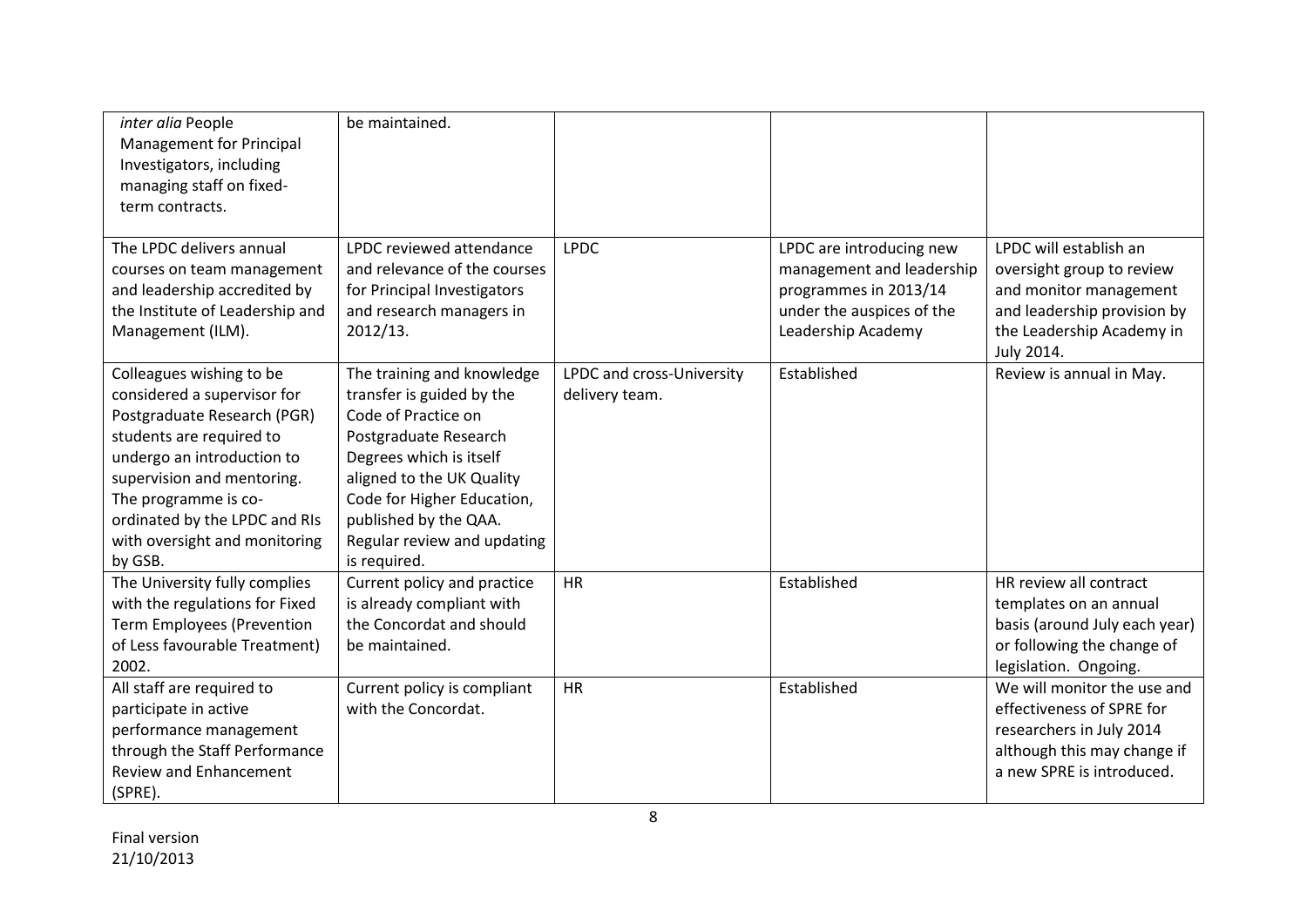| HR have recently developed a     | This is available to all      | HR & LPDC                  | Established. Positive         | A review of the workshop     |
|----------------------------------|-------------------------------|----------------------------|-------------------------------|------------------------------|
| new workshop for managers to     | managers and aspirant         |                            | feedback has been received    | will be conducted in August  |
| provide a better understanding   | managers who wish to          |                            | from a wide variety of        | 2014.                        |
| of key HR process and enable     | progress their careers.       |                            | participants.                 |                              |
| them to deal with people         |                               |                            |                               |                              |
| issues at the informal level.    |                               |                            |                               |                              |
| We have a redeployment           | Current policy and practice   | <b>HR</b>                  | Established. This is used     | The policy for redeployment  |
| process in place which includes  | is already compliant with     |                            | continually for colleagues at | is currently being reviewed  |
| researchers who are              | the Concordat and should      | <b>Recruiting Managers</b> | the end of FTCs or those at   | although this will maintain  |
| approaching the end of their     | be maintained.                |                            | risk of redundancy following  | the inclusion of researchers |
| contract. This is used           |                               |                            | a restructure. The            | in the redeployment pool.    |
| successfully by many             |                               |                            | redeployment process has      | The new policy will be       |
| colleagues to secure continuity  |                               |                            | successfully maintained       | published by November        |
| of employment at the end of a    |                               |                            | employment for many           | 2014.                        |
| contract.                        |                               |                            | colleagues.                   |                              |
| The policy for pay progression   | Current policy and practice   | <b>HR</b>                  | Established                   | HR review the single pay     |
| and the Keele Pay Spine are      | is already compliant with     |                            |                               | spine on an annual basis,    |
| available through the internet.  | the Concordat and should      |                            |                               | around December each         |
| Researchers enjoy the same       | be maintained.                |                            |                               | year.                        |
| benefits as other academic       |                               |                            |                               |                              |
| staff on the same grade.         |                               |                            |                               |                              |
| Where promotions are             | Current policy and practice   | <b>HR</b>                  | Established                   | The promotions panel sit on  |
| considered, this is through a    | is already compliant with     |                            |                               | an annual basis and the      |
| formal panel which takes         | the Concordat and should      |                            |                               | diversity statistics are     |
| account of expertise and         | be maintained.                |                            |                               | reviewed by University       |
| experience to ensure a fair      |                               |                            |                               | Executive Committee (UEC).   |
| process. The diversity of        |                               |                            |                               | This takes place between     |
| applicants and successful        |                               |                            |                               | September to December        |
| promotees is recorded and        |                               |                            |                               | each year.                   |
| reported upon.                   |                               |                            |                               |                              |
| The Staff Development            | The Staff Development         | <b>LPDC</b>                | Reporting due in 2014 for a   | The Staff Development        |
| <b>Strategy outlines Keele's</b> | Strategy is due to be revised |                            | new strategy going forward    | Strategy is being updated    |
| commitment to the on-going       | and updated in 2013/14.       |                            | from 2015.                    | with a first draft complete  |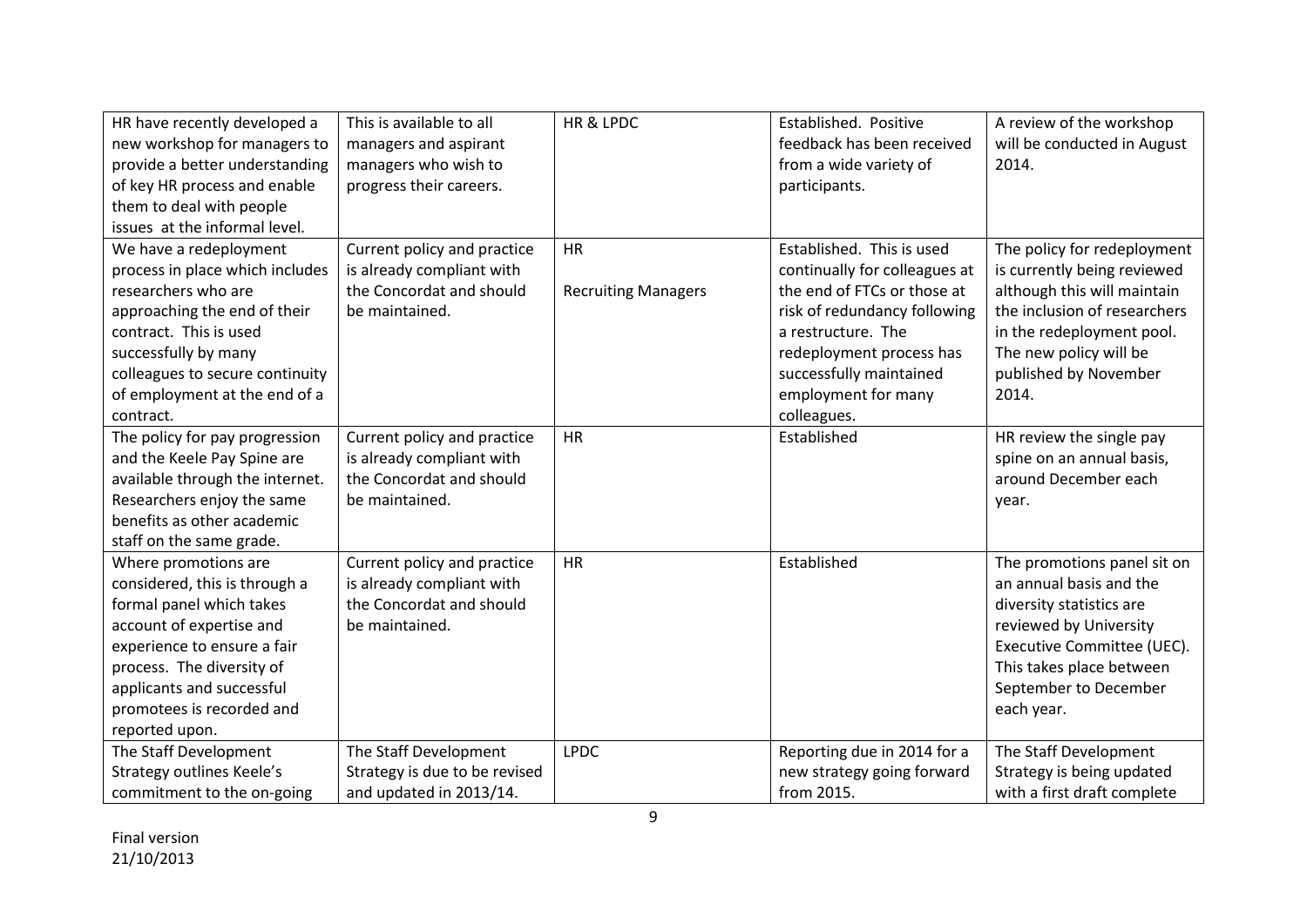| training and career                 |                             |                          |             | for July 2014                 |
|-------------------------------------|-----------------------------|--------------------------|-------------|-------------------------------|
| development of all its staff,       |                             |                          |             |                               |
| including researchers.              |                             |                          |             |                               |
| Where colleagues conduct            | Current policy and practice | School Managers/Heads of | Established | Fractional buyout is          |
| research and/or supervise           | is already compliant with   | Service                  |             | conducted by the Manager      |
| research degrees this is often      | the Concordat and should    |                          |             | on an individual basis and in |
| supported by a fractional           | be maintained.              |                          |             | conjunction with the RI.      |
| buyout. This enables the            |                             |                          |             |                               |
| <b>Workload Allocation Model to</b> |                             |                          |             |                               |
| take account of their research      |                             |                          |             |                               |
| activities and reduce their         |                             |                          |             |                               |
| teaching loads accordingly.         |                             |                          |             |                               |

### **Section C. Support and Career Development**

*Principle 3: Researchers are equipped and supported to be adaptable and flexible in an increasingly diverse, mobile, global research environment.*

- 1. It is recognised that positions of permanent employment are limited in the UK research and academic communities and that not all researchers will be able to obtain such a position. It is, therefore, imperative that researcher positions in the UK are attractive in themselves (and not, for example, solely as potential stepping stones to permanent academic positions). This requires that they provide career development which is comparable to, and competitive with, other employment sectors.
- 2. A wide variety of career paths is open to researchers, and the ability to move between different paths is key to a successful career. It is recognised that this mobility brings great benefit to the UK economy and organisations will, therefore, wish to be confident that their culture supports a broadminded approach to researcher careers and that all career paths are valued equally.
- 3. Employers, funders and researchers recognise that researchers need to develop transferable skills, delivered through embedded training, in order to stay competitive in both internal and external job markets. Therefore, as well as the necessary training and appropriate skills, competencies and understanding to carry out a funded project, researchers also need support to develop the communication and other professional skills that they will need to be both effective researchers and highly-skilled professionals in whatever field they choose to enter.
- 4. All employers will wish to review how their staff can access professional, independent advice on career management in general, particularly the prospect of employment beyond their immediate discipline base, or offering training and placements to broaden awareness of other fields and sectors.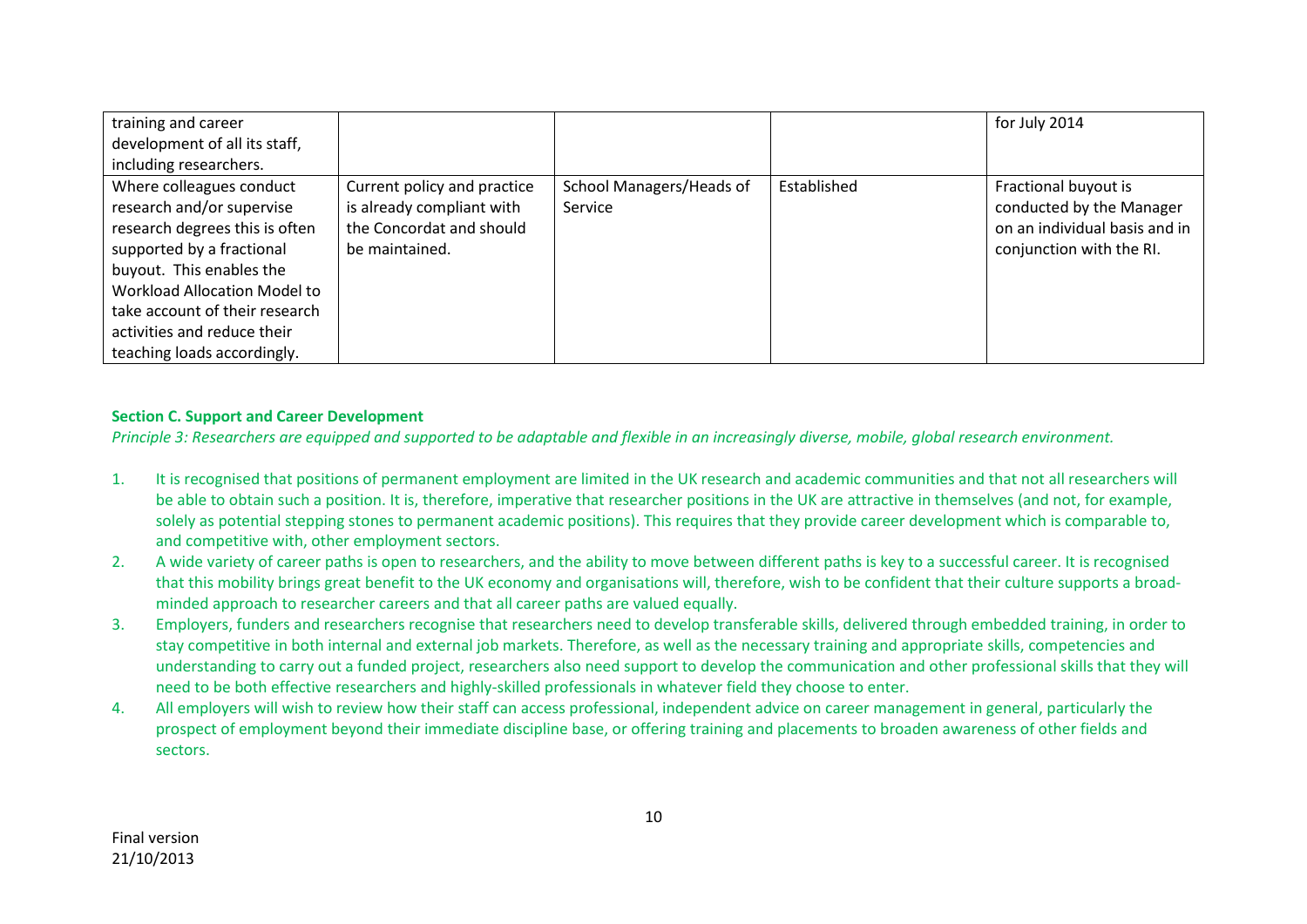- 5. Researchers benefit from clear systems that help them to plan their career development. Employers and funding bodies should assist researchers to make informed choices about their career progression by ensuring that their own policies and processes for promotion and reward are transparent and clearly stated and that all researchers are aware of local and national career development strategies.
- 6. Employers should provide a planned induction programme for researchers, on appointment to a research post, to ensure early effectiveness through the understanding of the organisation and its policies and procedures. They should also ensure that research managers provide effective research environments for the training and development of researchers and encourage them to maintain or start their continuous professional development.
- 7. Employers and funders will wish to consider articulating the skills that should be developed at each stage of their staff development frameworks and should encourage researchers to acquire and practise those skills. For example, researchers may be given the opportunity to manage part of the budget for a project, or to act as a mentor or advisor to other researchers and students.
- 8. Employers also should provide a specific career development strategy for researchers at all stages of their career, regardless of their contractual situation, which should include the availability of mentors involved in providing support and guidance for the personal and professional development of researchers. All researchers should be familiar with such provisions and arrangements.
- 9. Research managers should actively encourage researchers to undertake Continuing Professional Development (CPD) activity, so far as is possible within the project. It should be stressed that developmental activity can often have a direct impact on the success of the project, by distributing work, taking advantage of individual strengths and talents, and increasing the skill and effectiveness of researchers in key areas such as writing for publication or communicating with a wider audience. Funding bodies acknowledge that the training of researchers is a significant contribution to research output and they encourage employers and mentors to adopt these practices.

| Current policy and practice    | Any action to be taken           | By whom     | Progress                    | Review                           |
|--------------------------------|----------------------------------|-------------|-----------------------------|----------------------------------|
| at Keele                       |                                  |             |                             |                                  |
| LPDC formed in May 2011 to     | The LPDC will extend its         | <b>LPDC</b> | Established and on going    | LPDC review the central          |
| provide oversight and co-      | transferable skills training for |             | training being reviewed and | researcher training provision    |
| ordination of central          | researchers in 2013/14. In       |             | further developed           | annually (May to June).          |
| University provision of        | particular it will review its    |             |                             | Postgraduate researcher          |
| training and development       | postgraduate researcher          |             |                             | engagement with provision        |
| opportunities. Notional 0.5    | courses with a view to           |             |                             | is reported to Research          |
| FTE developer time allocated   | extending availability to the    |             |                             | <b>Student Liaison Committee</b> |
| to researcher development      | wider research community         |             |                             | quarterly. Similar reporting     |
| activities.                    | where appropriate.               |             |                             | processes are established for    |
|                                |                                  |             |                             | research staff through the       |
|                                |                                  |             |                             | Athena SWAN Self-                |
|                                |                                  |             |                             | Assessment Team.                 |
| The current training offer for | The LPDC and PGRDs map           | LPDC, PGRDs | Established                 | Annual review of training in     |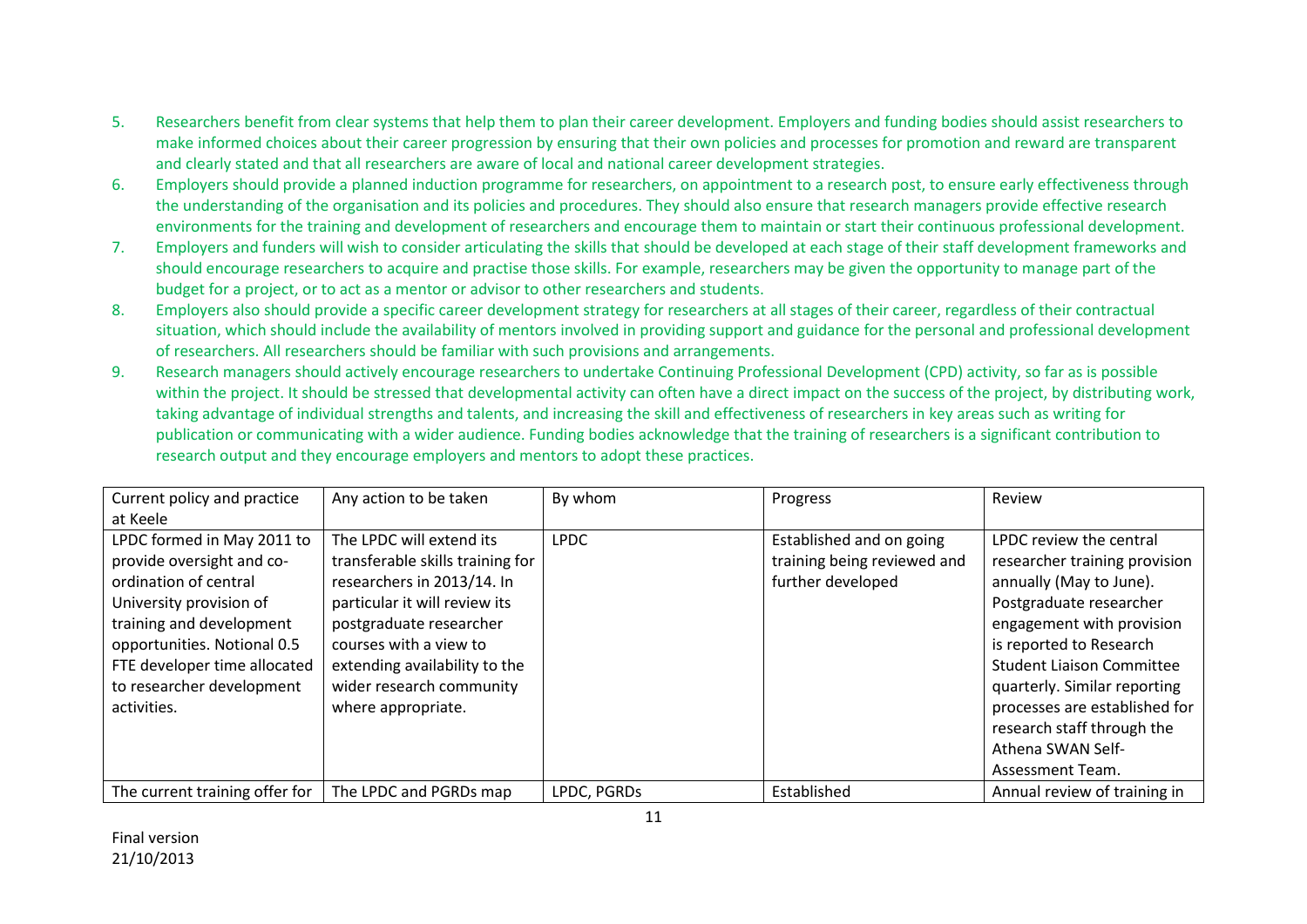| postgraduate researchers is   | centrally-provided             |             |                             | May/ June and update of      |
|-------------------------------|--------------------------------|-------------|-----------------------------|------------------------------|
| mapped to the RDF, centrally  | researcher training to the     |             |                             | handbook each September.     |
| by the LPDC and locally by    | <b>RDF</b>                     |             |                             |                              |
| RIs and publicised in the     |                                |             |                             |                              |
| 2013/14 PGR Research          | LPDC to conduct a gap          |             |                             |                              |
| <b>Training Handbook</b>      | analysis of the training offer |             |                             |                              |
| Tailored staff support        | LPDC has been working with     | <b>LPDC</b> | Making your Mark pilot will | LPDC to incorporate the      |
| around specialist areas such  | RES to plan workshops on       |             | take place in December 2013 | courses into our annual      |
| as research impact is         | research impact. Most          |             |                             | offer.                       |
| provided by the RIs and RES   | recently, we have              |             | LPDC also offering Vitae's  |                              |
| via presentations, individual | successfully applied for a     |             | <b>Engaging Researcher</b>  |                              |
| advice, group meetings and    | pilot of Vitae's Making your   |             | programme in February       |                              |
| webpages.                     | Mark - Introduction to         |             | 2014.                       |                              |
|                               | <b>Impact and Engagement</b>   |             |                             |                              |
|                               | course                         |             |                             |                              |
| Distinctive Keele Curriculum  | The creation of a fixed-term   | <b>LPDC</b> | Terms of reference and      | Working group to meet        |
| development strand mapped     | working group on PGR skills    |             | membership to be            | before the end of 2013.      |
| to the RDF and offers some    | development, in part to co-    |             | established.                |                              |
| opportunities for personal    | ordinate integration of        |             |                             | Updates on postgraduate      |
| development of                | development strand offer       |             |                             | researcher training to RSLC  |
| postgraduate researchers      | and development days into      |             |                             | three times per year and     |
| through workshops and         | the central skills             |             |                             | regular strategic discussion |
| online study.                 | development offer for          |             |                             | at GSB.                      |
|                               | postgraduate researchers.      |             |                             |                              |
| LPDC and SSDS have joint co-  |                                |             |                             |                              |
| ordination of thematic        |                                |             |                             |                              |
| development days for          |                                |             |                             |                              |
| postgraduate researchers      |                                |             |                             |                              |
| focused on transferable       |                                |             |                             |                              |
| personal and professional     |                                |             |                             |                              |
| capabilities                  |                                |             |                             |                              |
| New staff induction is both   | The availability of an online  | <b>LPDC</b> | Established and on going    | Implement any changes to     |
| local and central. An LPDC    | learning platform for staff    |             | training being reviewed and | researcher induction for     |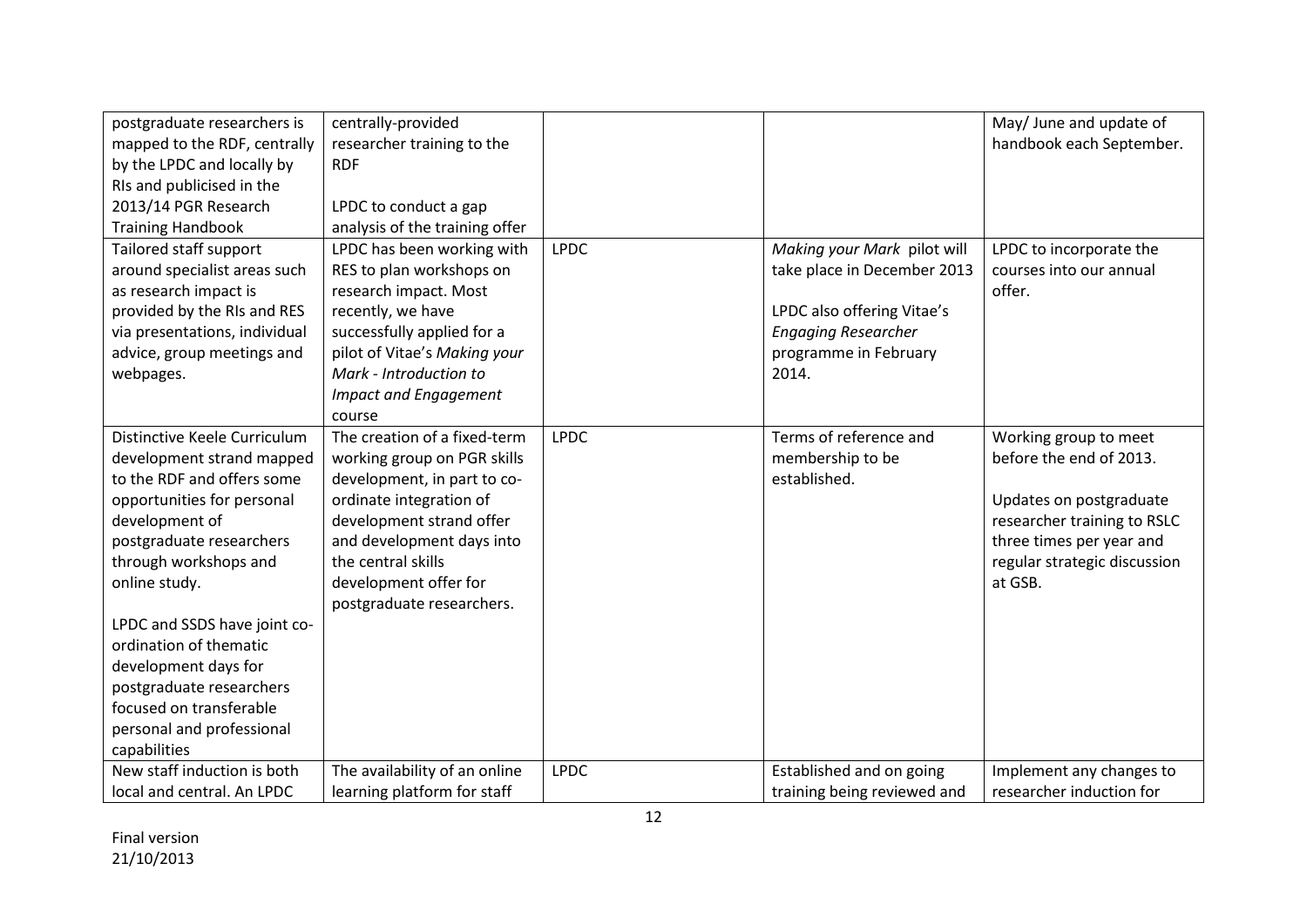| induction checklist is used       | development from 2013/14     |                      | further developed            | September 2014.              |
|-----------------------------------|------------------------------|----------------------|------------------------------|------------------------------|
| locally by Schools and RIs for    | allows for some              |                      |                              |                              |
| new staff who are also            | reconsideration of the       |                      |                              |                              |
| required to attend central        | delivery of the induction    |                      |                              |                              |
| training - the Keele              | programme.                   |                      |                              |                              |
| Knowledge Programme.              |                              |                      |                              |                              |
| An annual induction in            | Fixed term working group on  | <b>LPDC</b>          | Terms of reference and       | Updates on postgraduate      |
| September welcomes new            | PGR skills development in    |                      | membership to be             | researcher training to RSLC  |
| postgraduate research             | part to co-ordinate          |                      | established                  | three times per year and     |
| students with local RI            | integration and ensure       |                      |                              | regular strategic discussion |
| induction for those that join     | relevancy and currency of    |                      |                              | at GSB                       |
| all year. SSDS are creating an    | postgraduate researcher      |                      |                              |                              |
| online induction space to         | induction materials and      |                      |                              |                              |
| introduce the KLE to new          | linkage to on-going training |                      |                              |                              |
| students.                         | and support.                 |                      |                              |                              |
| Keele takes part in the           | In 2012/13 academic year,    | <b>MAC</b>           | Data has been analysed and   | PRES engagement is           |
| biannual Postgraduate             | responsibility for           |                      | sent to the Senior           | biannual and discussed at    |
| <b>Research Experience Survey</b> | administering the survey and |                      | Management Team and          | GSB, which meets three       |
| (PRES) and uses the data to       | reporting outcomes lay with  |                      | Committees and the LPDC.     | times a year.                |
| inform policy and practice to     | <b>MAC</b>                   |                      |                              |                              |
| improve the postgraduate          |                              |                      |                              |                              |
| research student experience.      |                              |                      |                              |                              |
| Careers and Employability (In     | <b>Review Careers and</b>    | <b>LPDC and SSDS</b> | Annual email to be sent to   | Annually, each October       |
| SSDS) provides information,       | Employability webpages to    |                      | RIs each October for         |                              |
| advice and guidance to            | offer information and access |                      | distribution to their        |                              |
| postgraduate researchers          | to career planning resources |                      | researchers to highlight     |                              |
| and Keele Alumni.                 |                              |                      | resources and workshops      |                              |
|                                   | Enhance and publicise career |                      | within and outside of Keele. |                              |
| LPDC offer careers sessions       | development provision and    |                      |                              |                              |
| to staff, such as Preparing       | opportunities for Keele      |                      | Careers signposting to be    |                              |
| for Interviews.                   | researchers locally,         |                      | incorporated into the LPDC   |                              |
|                                   | regionally and nationally,   |                      | induction presentation for   |                              |
| LPDC and SSDS (Careers and        | including greater promotion  |                      | <b>PGRs</b>                  |                              |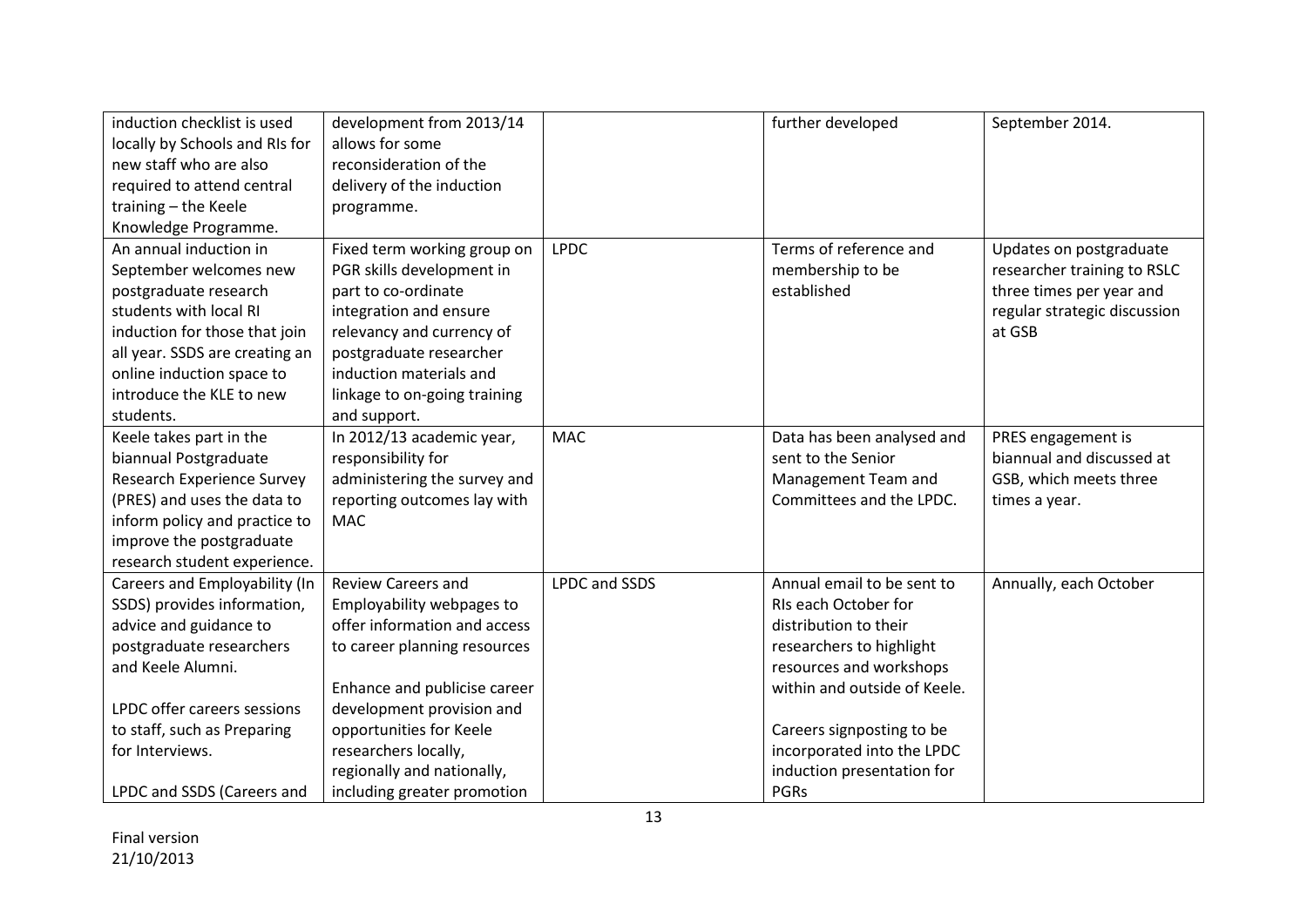| Employability) collaborate to | of Vitae courses and     |                              |                |                             |
|-------------------------------|--------------------------|------------------------------|----------------|-----------------------------|
| deliver Vitae's Broadening    | resources such as their  |                              |                |                             |
| Horizons: Career              | Career-Wise Researcher   |                              |                |                             |
| Management for                | booklet.                 |                              |                |                             |
| Researchers course.           |                          |                              |                |                             |
|                               |                          |                              |                |                             |
| The University maintains a    | Further development of   | Quality Assurance Office and | During 2013/14 | LPDC are piloting online    |
| Code of Practice on           | online resources so that | <b>LPDC</b>                  |                | training review/ monitoring |
| Postgraduate Research         | guidance for colleagues  |                              |                | protocols, September-       |
| Degrees which all colleagues  | supervising research     |                              |                | December 2013.              |
| engaged in the supervision    | students is available on |                              |                |                             |
| of research students are      | demand.                  |                              |                |                             |
| required to adhere to. This   |                          |                              |                |                             |
| helps the University to       |                          |                              |                |                             |
| comply with the expectation   |                          |                              |                |                             |
| set out in chapter B11 of the |                          |                              |                |                             |
| Quality Code and ensures      |                          |                              |                |                             |
| that research colleagues      |                          |                              |                |                             |
| have accessible and clear     |                          |                              |                |                             |
| guidance to support them      |                          |                              |                |                             |
| with their responsibilities.  |                          |                              |                |                             |
| Briefings on updates to the   |                          |                              |                |                             |
| Code are held. New staff are  |                          |                              |                |                             |
| introduced to the Code        |                          |                              |                |                             |
| through the mandatory         |                          |                              |                |                             |
| <b>Supervisor Development</b> |                          |                              |                |                             |
| Training Programme.           |                          |                              |                |                             |

## **Section C: Support and Career Development**

Principle 4: The importance of researchers' personal and career development, and lifelong learning, is clearly recognised and promoted at all stages of their *career.*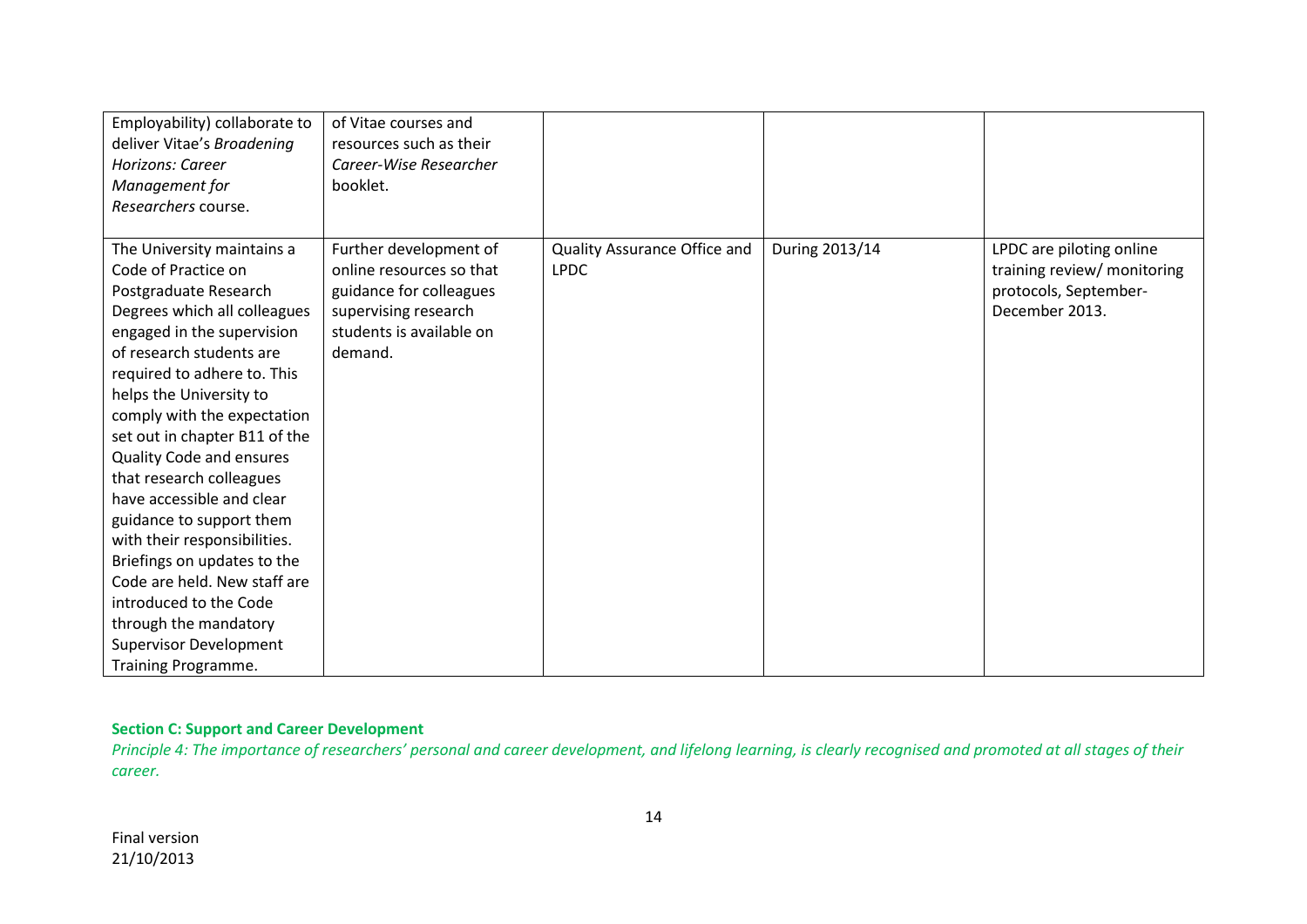- 10. Researchers should be empowered by having a realistic understanding of, and information about, their own career development and career direction options as well as taking personal responsibility for their choices at the appropriate times. Employers should introduce appraisal systems for all researchers for assessing their professional performance on a regular basis and in a transparent manner. It is important that researchers have access to honest and transparent advice on their prospects for success in their preferred career.
- 11. Employers will wish to ensure that developmental activities open to researchers include preparation for academic practice. Employers should take measures to ensure broad recognition of CPD schemes from other employing organisations as far as possible, so that researchers are not unduly disadvantaged when moving from one employer to another.
- 12. Employers will ensure that where researchers are provided with teaching and demonstrating opportunities as part of their career development, suitable training and support is provided.
- 13. Employers and researchers can often benefit if researchers have an input into policy and practice through appropriate representation at staff meetings and on organisation or management committees.
- 14. Mentoring arrangements should be supported by employers as a key mechanism for career development and enhancement

| <b>Current policy and strategy</b> | Any action to be taken           | By whom     | <b>Progress</b>             | <b>Review</b>                 |
|------------------------------------|----------------------------------|-------------|-----------------------------|-------------------------------|
| at Keele                           |                                  |             |                             |                               |
| The annual Staff                   | Ensure researchers on fixed-     | <b>HR</b>   | Established                 | We will monitor the use and   |
| Performance Review and             | term contracts participate in    |             |                             | effectiveness of SPRE for     |
| Enhancement (SPRE) scheme          | SPRE as mandated in Keele's      |             |                             | researchers in July 2014,     |
| applies to all staff               | Fixed-term Working               |             |                             | although this may change if a |
|                                    | Policy and Procedure.            |             |                             | new SPRE is introduced.       |
|                                    |                                  |             |                             |                               |
| Mentors provided by                | <b>Ensure Research Institute</b> | <b>LPDC</b> | Established                 | Annual review of training     |
| Research Institutes to new         | mentors know about the           |             |                             | and services, May-June.       |
| research staff. LPDC               | Mentoring at Keele open          |             |                             |                               |
| resources for mentoring            | workshops.                       |             |                             |                               |
| available on the LPDC              |                                  |             |                             |                               |
| webpages and open training         |                                  |             |                             |                               |
| sessions are regularly             |                                  |             |                             |                               |
| provided.                          |                                  |             |                             |                               |
|                                    |                                  |             |                             |                               |
| SSDS (Student Support and          | Align mentoring to Institute     | <b>SSDS</b> | Peer mentors recruited and  | Graduate School Board to      |
| Experience) with LPDC have         | of Leadership and                |             | training provided in August | receive interim report in     |
| introduced peer mentoring          | Management accreditation         |             | and September 2013          | February 2014 of process      |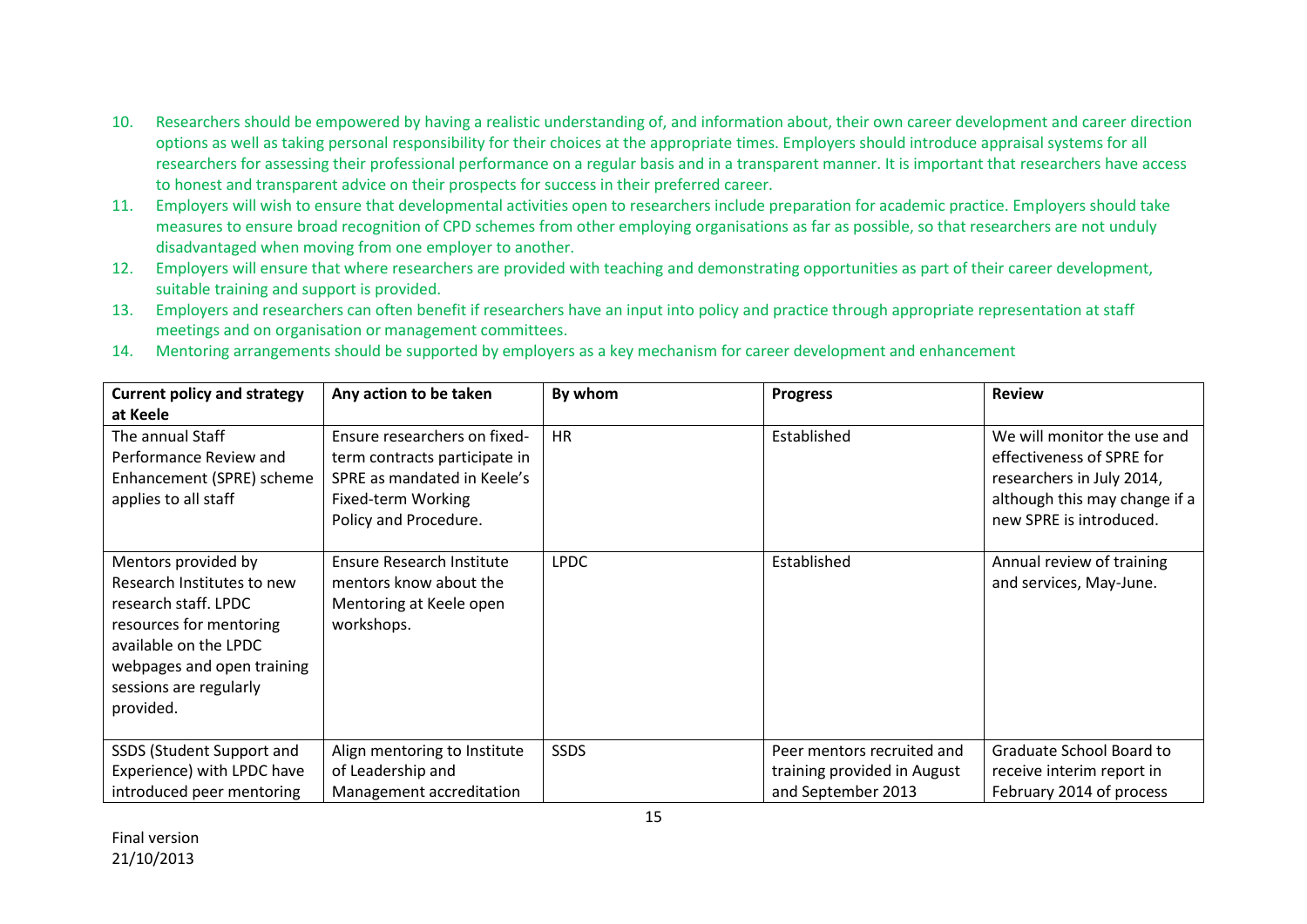| for postgraduate researchers   | that is available to students |             |             | and engagement. Full review    |
|--------------------------------|-------------------------------|-------------|-------------|--------------------------------|
| for 2013/14.                   | and Volunteering Award.       |             |             | in May 2014 of the extent      |
|                                |                               |             |             | and effectiveness of the first |
|                                |                               |             |             | year of operation of the PGR   |
|                                |                               |             |             | peer mentoring system.         |
| A suite of teaching            | Submission for HEA (re)       | <b>LPDC</b> | Established | Provision is subject to three- |
| development workshops and      | accreditation due in 2013/14  |             |             | yearly re-accreditation cycle. |
| courses are available to       | for existing routes (PG       |             |             | PGCert is subject to annual    |
| researchers, including HEA     | Certificate) and new CPD      |             |             | CARD review in April 2014.     |
| accredited provision aligned   | portfolio route.              |             |             | All other courses are          |
| to the UK Professional         |                               |             |             | annually reviewed as part of   |
| Standards Framework. A         |                               |             |             | the LPDC training portfolio    |
| further Continuing             |                               |             |             | monitoring process in May      |
| Professional Development       |                               |             |             | to June.                       |
| (CPD) portfolio route is being |                               |             |             |                                |
| developed for 2013/14          |                               |             |             |                                |
| which will also be available   |                               |             |             |                                |
| to staff and research          |                               |             |             |                                |
| students.                      |                               |             |             |                                |

### **Section D: Researchers' Responsibilities**

*Principle 5: Individual researchers share the responsibility for and need to pro-actively engage in their own personal and career development, and lifelong learning.*

- 1. Researchers are employed to advance knowledge and should exercise and develop increased capacity for independent, honest and critical thought throughout their careers.
- 2. Researchers should develop their ability to transfer and exploit knowledge where appropriate and facilitate its use in policy making and the commercialisation of research for the benefit of their employing organisation, as well as the wider society and economy as a whole.
- 3. Researchers should recognise their responsibility to conduct and disseminate research results in an honest and ethical manner and to contribute to the wider body of knowledge.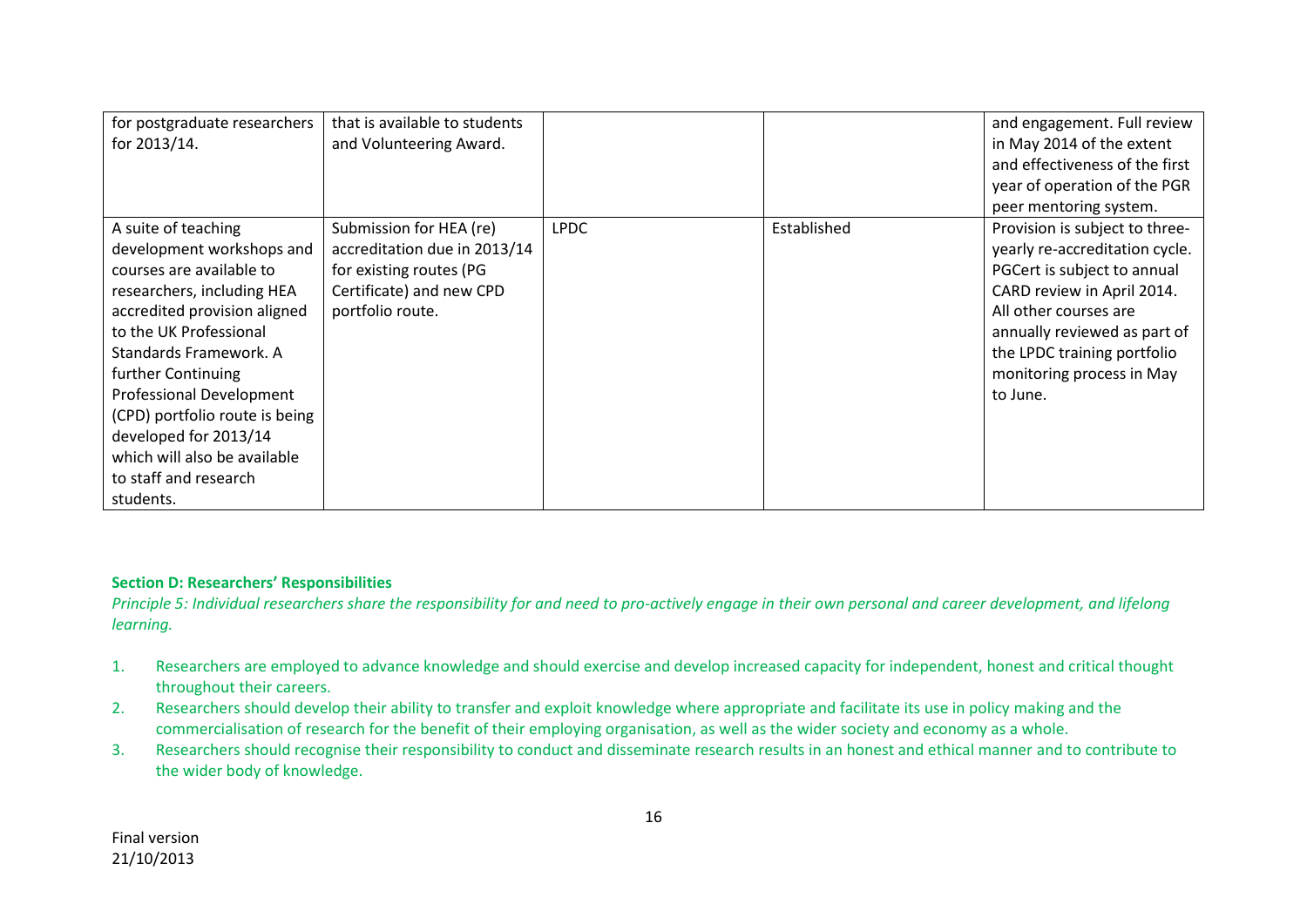- 4. Researchers should also be aware that the skills and achievements required to move on from a research position may not be the same as the skills and achievements which they displayed to reach that position.
- 5. Researchers should recognise that the primary responsibility for managing and pursuing their career is theirs. Accordingly, they should identify training needs and actively seek out opportunities for learning and development in order to further that career and take personal responsibility for their choices. Research managers and employers also have a responsibility to provide honest advice and appropriate structures, and to equip researchers with the tools to manage their own careers. Research managers should encourage research staff under their supervision to attend appropriate training and career development courses and events.
- 6. Researchers should ensure that their career development requirements and activities are regularly discussed, monitored and evaluated throughout the year in discussion with their research manager and mentor, and that they commit themselves fully to all such activities. Researchers are encouraged to record their Personal Development Planning (PDP) and CPD activities, a log of which may be presented to current and future employers as appropriate.

| <b>Current policy and strategy</b> | Any action to be taken      | By whom    | <b>Progress</b> | <b>Review</b>                |
|------------------------------------|-----------------------------|------------|-----------------|------------------------------|
| at Keele                           |                             |            |                 |                              |
| The University publishes a         | Promote and disseminate     | <b>RES</b> | Established     | Next update is due in April  |
| Code of Good Research              | updated Code of Practice.   |            |                 | 2015.                        |
| Practice which is updated          |                             |            |                 |                              |
| biannually. The most recent        |                             |            |                 |                              |
| update was agreed by               |                             |            |                 |                              |
| Research Governance                |                             |            |                 |                              |
| Committee in April 2013            |                             |            |                 |                              |
| There is an established            | Ethics briefings to be      | <b>RES</b> | Established     | Annual review as part of the |
| mechanism in place for the         | introduced to the Keele     |            |                 | LPDC researcher training     |
| ethical review of staff and        | Knowledge Programme in      |            |                 | monitoring in May-June.      |
| PGR student projects which         | 2013/14.                    |            |                 |                              |
| is compliant with ESRC             |                             |            |                 |                              |
| Framework for Research             | Introduce a light touch     |            |                 |                              |
| Ethics 2012. Information and       | review process for projects |            |                 |                              |
| guidance is available on the       | that generate no or very    |            |                 |                              |
| University Ethics Web Pages        | minimal ethical concerns.   |            |                 |                              |
| and from the Research              |                             |            |                 |                              |
| Governance Officer.                | Develop the ethics review   |            |                 |                              |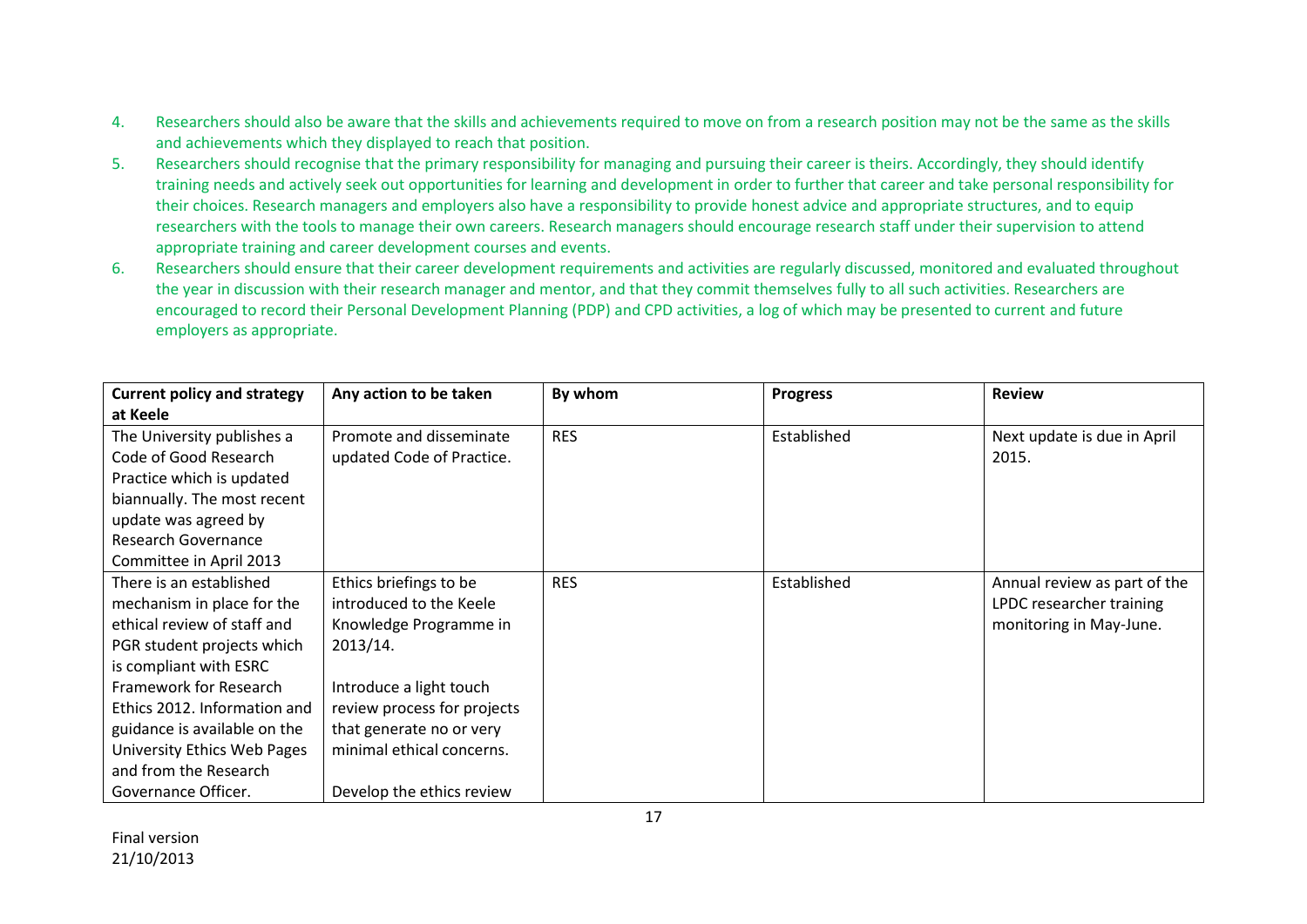|                                                                                                                                                                                                                            | process into an on-line<br>process during 2013/14.                                                                                                                                                        |                     |                     |                                                                                     |
|----------------------------------------------------------------------------------------------------------------------------------------------------------------------------------------------------------------------------|-----------------------------------------------------------------------------------------------------------------------------------------------------------------------------------------------------------|---------------------|---------------------|-------------------------------------------------------------------------------------|
| Information, advice and<br>guidance on a range of<br>research areas are available<br>from RES. LPDC administer<br>and co-ordinate some RES<br>training and commission and<br>deliver other research-<br>specific training. | RES and LPDC are working<br>together to review and<br>where necessary revise<br>training and development<br>working practice and offer<br>for researchers and<br>undertake a gap analysis of<br>provision | <b>RES and LPDC</b> | Commencing 2013/14  | Report forward to PVC (R&E)<br>by May 2014                                          |
| LPDC has updated generic<br>personal development<br>sessions to better meet<br>different staff group needs,<br>including researchers                                                                                       | Targeted personal<br>development session<br>introducing the RDF and<br>Vitae resources                                                                                                                    | <b>LPDC</b>         | Delivery in 2013/14 | Annual review as part of the<br>LPDC researcher training<br>monitoring in May-June. |
| There is a University Policy<br>and Procedure for Research<br>Misconduct that is available<br>to all staff through the<br>intranet.                                                                                        | Current policy and practice is<br>already compliant with the<br>Concordat and should be<br>maintained.                                                                                                    | HR and RES          | Established         | This is due for review in July<br>2014.                                             |

### **Section E: Equality and Diversity**

*Principle 6: Diversity and equality must be promoted in all aspects of the recruitment and career management of researchers.*

- 1. The UK legislative framework outlaws discrimination on the basis of age, disability, sex, sexual orientation, race or religion. It also requires public bodies to take positive steps to promote equality, based on evidence and priorities, and to develop specific schemes and action plans related to gender, race and disability to address specific issues of underrepresentation or lack of progression.
- 2. As is the case for society as a whole, UK research will benefit from increasing equality and diversity in the recruitment and retention of researchers. The Concordat encourages the recruitment and retention of researchers from the widest pool of available talent, including those from diverse backgrounds.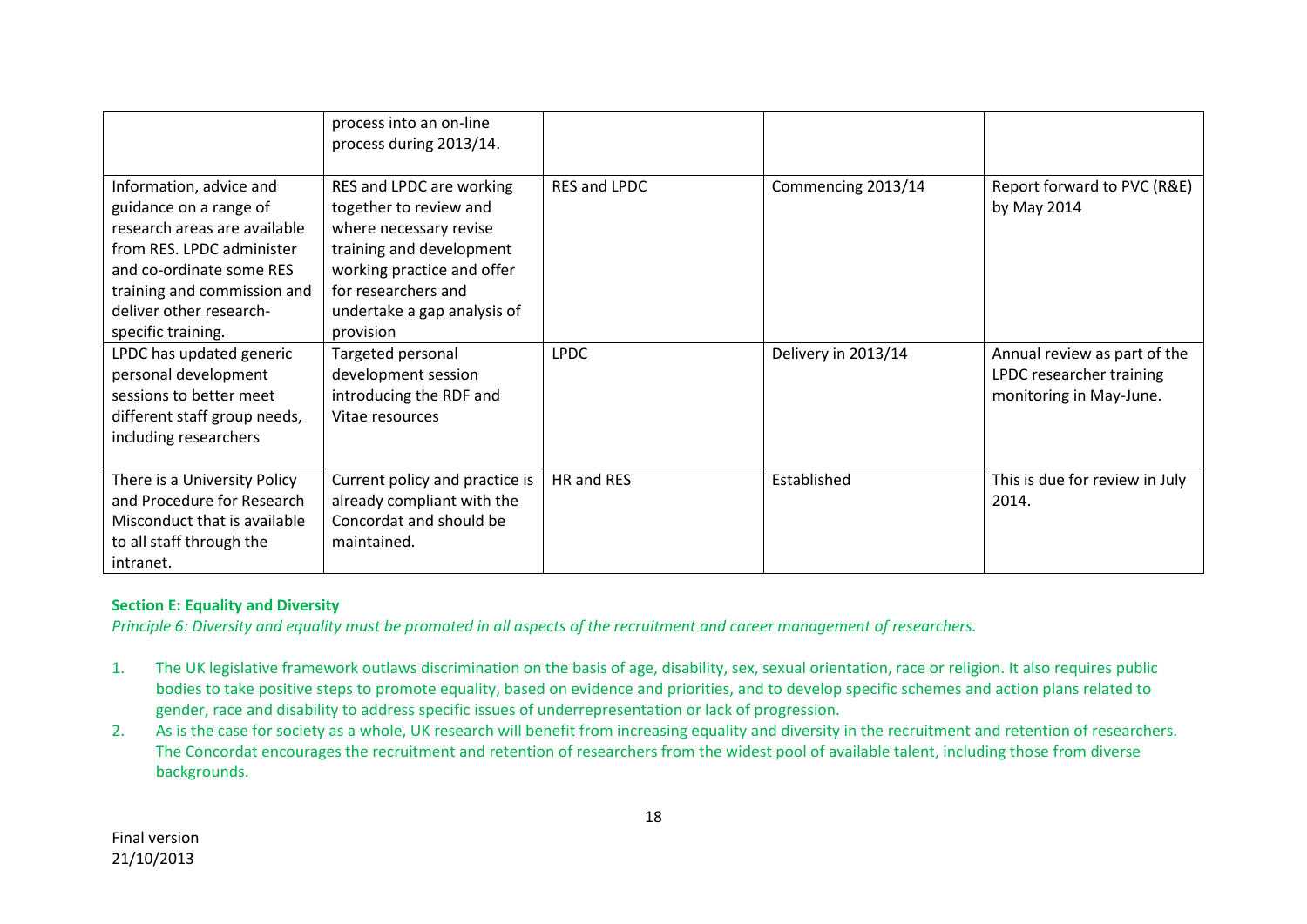- 3. It should be emphasised that the demanding nature of research careers has a disproportionate effect on certain groups. We strongly recommend that all members of the UK research community actively address the disincentives and indirect obstacles to retention and progression in research careers which may disproportionately impact on some groups more than others.
- 4. Employers should ensure that the working conditions for researchers provide the flexibility necessary for successful research performance in line with legal requirements. Employers should recognise that for parents and others who have taken career breaks, including parental leave, have worked part-time, or have taken atypical routes into research, the "early career" period may be prolonged, and this may be a time where the risk of attrition from the research path is most acute. Working conditions should allow both female and male researchers to combine family and work, children and career.
- 5. It is important for employers to respond flexibly to requests for changed work patterns and to resist instant refusals on the assumption that, because research has always been carried out in a particular way, it cannot be done differently.
- 6. Funders should continue to ensure that their funding mechanisms and policies are adapted to changing diversity and equality legislation and guidance, for example in their provision of additional funding and duration of grant to cover paternity and adoptive leave as well as maternity leave.
- 7. Employers should aim for a representative balance of gender, disability, ethnicity and age at all levels of staff, including at supervisory and managerial level. This should be achieved on the basis of a transparent equal opportunity policy at recruitment and at all subsequent career stages. Diversity should be reflected on selection and evaluation committees. What is 'representative' will vary according to the nature of the institution and the academic research subject, but institutions should aim to ensure that the percentage of applicants, and ultimately appointments, from a particular group to any given level should reflect the percentage in the available pool at the level immediately below.
- 8. Account should also be taken of the personal circumstances of groups of researchers. Examples would include researchers who have responsibility for young children or adult dependants, researchers for whom English is not a first language, older or younger researchers, or researchers with disabilities and long-term health issues. Employers and funders should change policies or practices that directly or indirectly disadvantage such groups.
- 9. All managers of research should ensure that measures exist at every institution through which discrimination, bullying or harassment can be reported and addressed without adversely affecting the careers of innocent parties.
- 10. Employers should also consider participation in schemes such as the Athena SWAN Charter, the Juno Project and other initiatives aimed at promoting diversity in research careers.

| <b>Current policy and strategy</b> | Any action to be taken      | By whom                    | <b>Progress</b>           | <b>Review</b>              |
|------------------------------------|-----------------------------|----------------------------|---------------------------|----------------------------|
| at Keele                           |                             |                            |                           |                            |
| The University has a               | The University Athena SWAN  | Athena SWAN Self-          | The University currently  | The Athena SWAN Silver and |
| strategic commitment               | Action Plan is in place and | Assessment Team chaired by | holds the Bronze Award.   | Bronze award renewals are  |
| contained within its Equality      | the Self-Assessment Team    | Dean and PVC               | Three Schools hold silver | due in April 2014.         |
| Objectives to progress the         | meet regularly to steer its |                            | awards.                   | The Self-Assessment Team   |
| University towards Silver          | implementation and monitor  |                            | Two schools hold bronze   | meets every two months to  |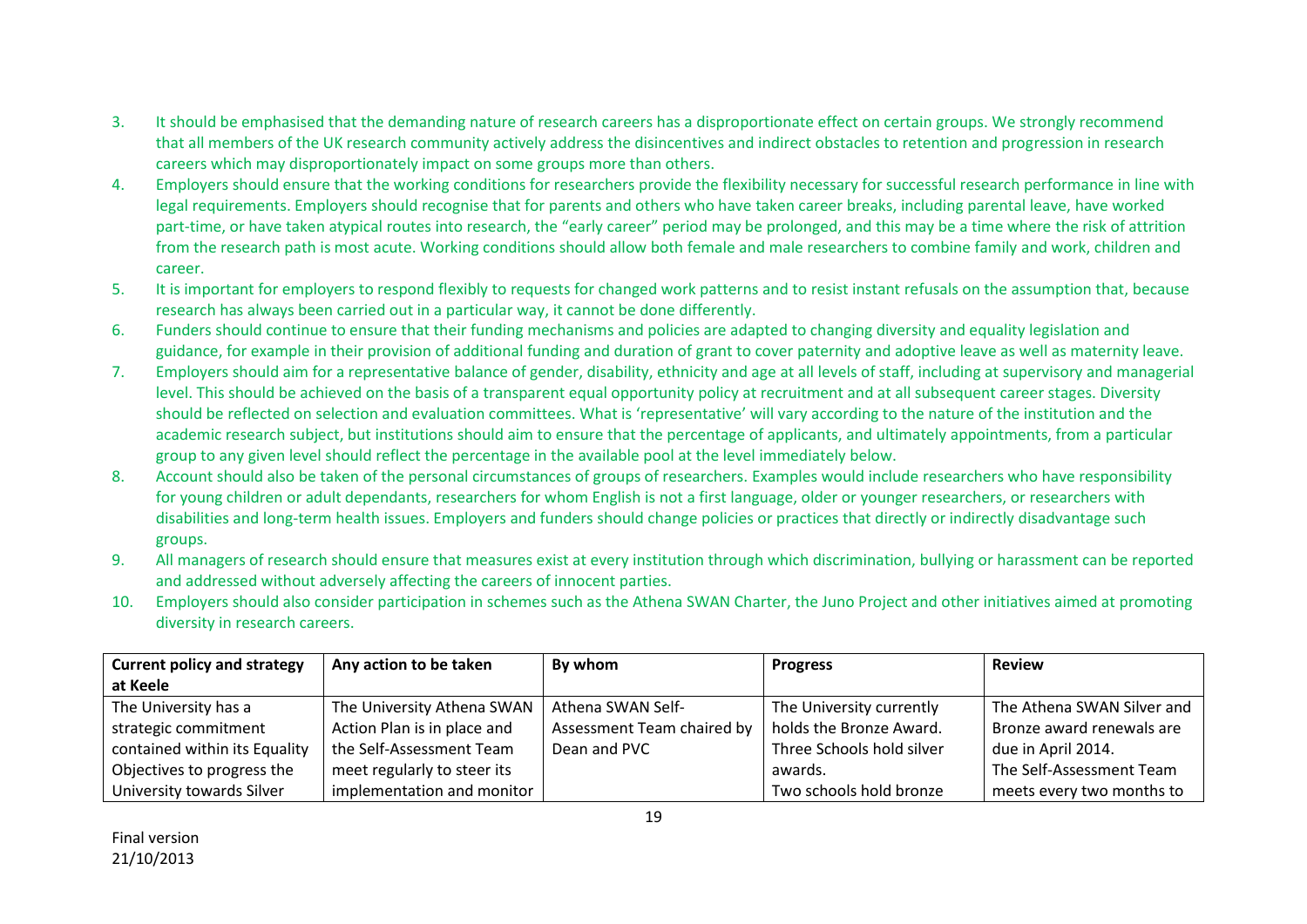| <b>Current policy and strategy</b> | Any action to be taken       | By whom                       | <b>Progress</b>                | <b>Review</b>                 |
|------------------------------------|------------------------------|-------------------------------|--------------------------------|-------------------------------|
| at Keele                           |                              |                               |                                |                               |
| Status of the Athena SWAN          | progress. Schools have also  |                               | awards.                        | review the action plan and    |
| Charter.                           | set up their own self-       |                               |                                | analyse gender data.          |
| The University has a               | assessment teams and are in  |                               |                                |                               |
| dedicated resource for an          | the process of developing    |                               |                                |                               |
| Athena SWAN Officer.               | schools plans.               |                               |                                |                               |
|                                    |                              |                               |                                |                               |
|                                    |                              |                               |                                |                               |
| The University has a               | The LPDC has introduced the  | <b>LPDC</b>                   | Delivery in 2014 for the first | Annual review as part of the  |
| commitment to support              | Springboard development      |                               | time.                          | LPDC researcher training      |
| gender equality and make           | programme for women in       |                               |                                | monitoring in May-June.       |
| opportunities available to         | $2013/14$ and is fully       |                               |                                |                               |
| women researchers and              | supporting the Leadership    |                               |                                |                               |
| leaders                            | Foundation for Higher        |                               |                                |                               |
|                                    | <b>Education Aurora</b>      |                               |                                |                               |
|                                    | programme.                   |                               |                                |                               |
| The University Equality            | A supporting Equality Action | <b>Equality and Diversity</b> | A full annual progress review  | The Equality and Diversity    |
| <b>Strategy and Equality</b>       | Plan was reviewed and is     | Reference Group               | against the Equality Action    | Reference Group monitors      |
| Objectives are in place in         | due to be refreshed for      |                               | Plan was undertaken and        | progress against the          |
| compliance with the Equality       | 2013/14.                     |                               | reported to the E&D            | implementation of the         |
| Act 2010 and Equality Duty         |                              |                               | Committee in April 2013.       | University Equality Action.   |
| regulations                        |                              |                               |                                | Plan and progress is          |
|                                    |                              |                               |                                | reported annually to the      |
|                                    |                              |                               |                                | April meeting of the Equality |
|                                    |                              |                               |                                | and Diversity Committee of    |
|                                    |                              |                               |                                | Council                       |
|                                    |                              |                               |                                |                               |
| The University has a               | To hold the following        | The Equalities Manager        | The University has hosted a    | Attendance at events is       |
| strategic commitment               | Equality Events in 2013/14:  |                               | range of awareness and         | monitored.                    |
| towards internationalisation       | *Health and Wellbeing Week   |                               | engagement events on           | An evaluation of Keele's      |
| and to fostering good              | *Keele World Festival        |                               | equality and diversity         | equality events was           |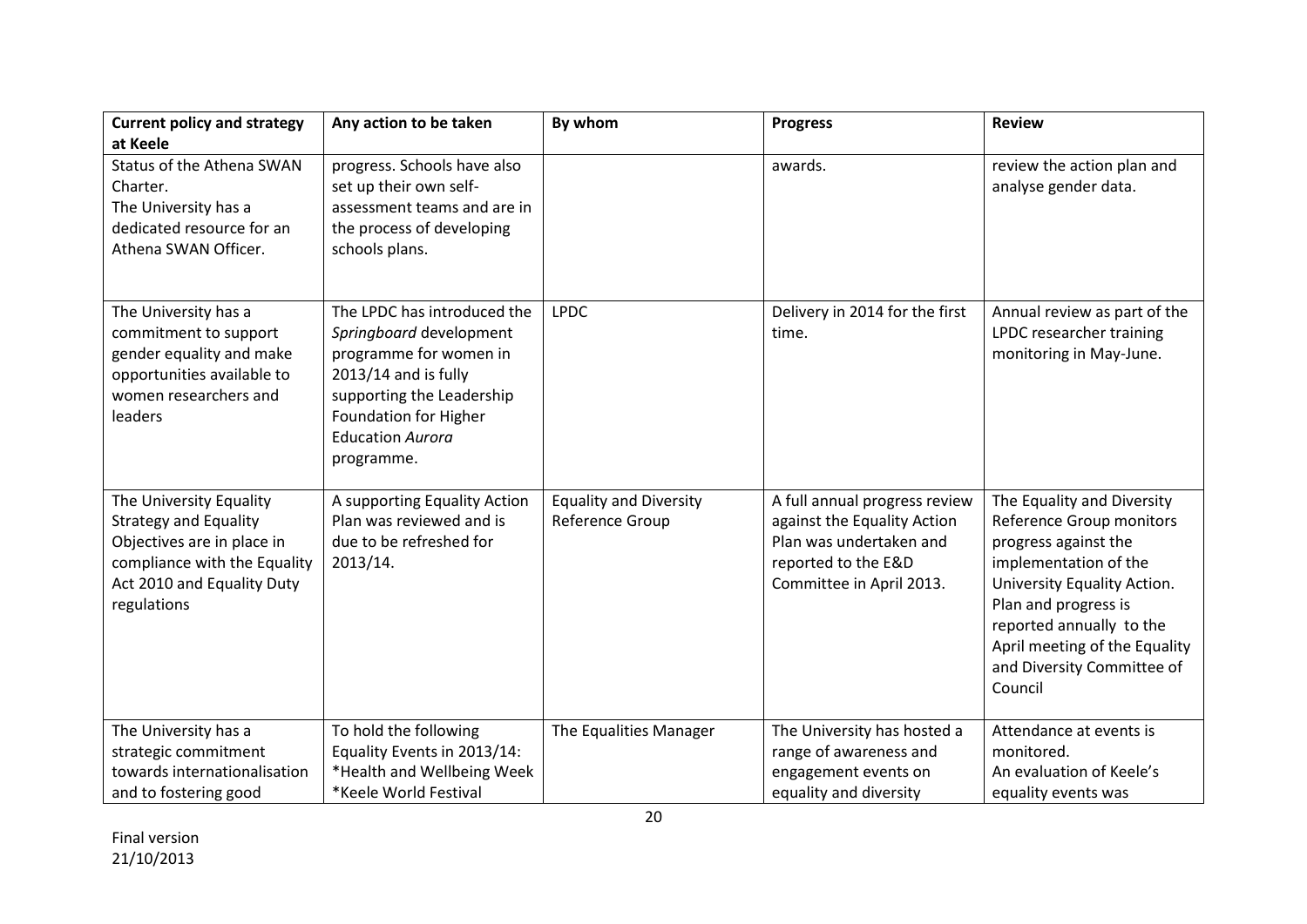| <b>Current policy and strategy</b>                                                                                              | Any action to be taken                                                                                                                                                                                                        | By whom                                                                         | <b>Progress</b>                                                                                                                                                                                                                                                                                 | <b>Review</b>                                                                                                                                                                                                                                         |
|---------------------------------------------------------------------------------------------------------------------------------|-------------------------------------------------------------------------------------------------------------------------------------------------------------------------------------------------------------------------------|---------------------------------------------------------------------------------|-------------------------------------------------------------------------------------------------------------------------------------------------------------------------------------------------------------------------------------------------------------------------------------------------|-------------------------------------------------------------------------------------------------------------------------------------------------------------------------------------------------------------------------------------------------------|
| at Keele                                                                                                                        |                                                                                                                                                                                                                               |                                                                                 |                                                                                                                                                                                                                                                                                                 |                                                                                                                                                                                                                                                       |
| relations on campus.                                                                                                            | *International Women's Day<br>*Dignity and Respect Day<br>To improve attendance at<br>events                                                                                                                                  |                                                                                 | themes that has successfully<br>brought staff and students<br>from all backgrounds<br>together.                                                                                                                                                                                                 | undertaken and reported to<br>the Equality and Diversity<br>Reference Group in April<br>2013. Date of next<br>review/evaluation is<br>November/Dec 2013                                                                                               |
| The University has an<br>established process for<br>undertaking Equality Impact<br>Assessments on its policies<br>and functions | The University is committed<br>to continually improving its<br>practice and performance in<br>relation to EIA's and will<br>establish a process for<br>quality assuring all EIA's to<br>ensure compliance with<br>legislation | The Equalities Manager.<br>Leads and Editors of EIAs.<br>Human Resources Links. | Established                                                                                                                                                                                                                                                                                     | Progress on the University's<br>performance on completion<br>of EIA's is reported to the<br>E&D Committee of Council,<br>where recommendations for<br>improving practice are<br>discussed. Last reported<br>November 2013; next report<br>April 2014. |
| Family friendly working<br>policies and the Keele Day<br>Nursery                                                                | Current policy and practice<br>will be maintained                                                                                                                                                                             | <b>HR</b>                                                                       | The University has a good<br>success rate of staff<br>returning to work following a<br>period of maternity leave<br>The Keele Day Nursery<br>underwent a substantial<br>refurbishment and offers<br>staff and students access to<br>onsite childcare provisions.<br>The nursery recently scored | HR policies are equality<br>impact assessed and<br>reviewed. Every policy<br>undergoes EIA prior to<br>publication, and the EIA is<br>reviewed on the policy<br>renewal date every 2 years.                                                           |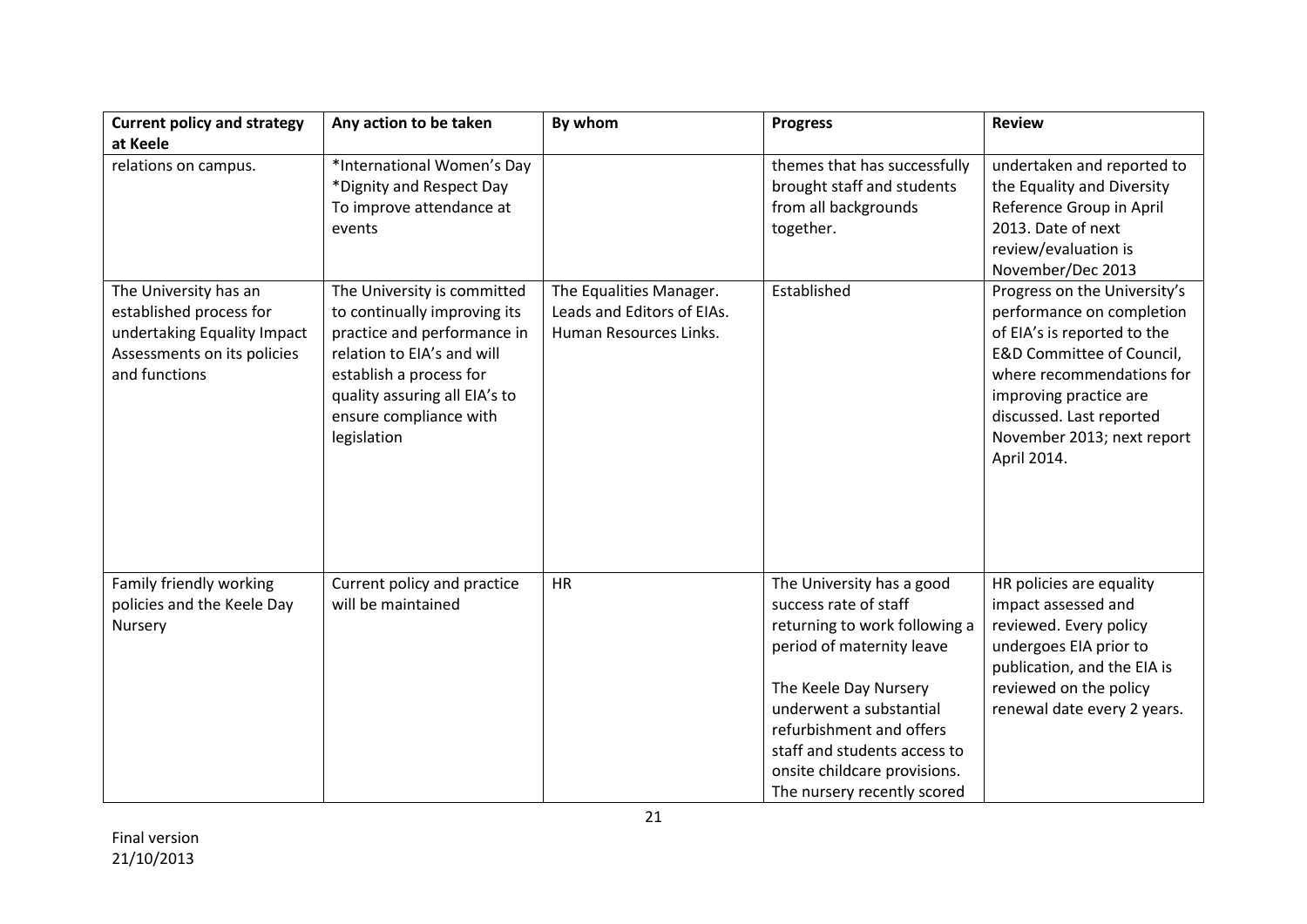| <b>Current policy and strategy</b> | Any action to be taken      | By whom       | <b>Progress</b>               | <b>Review</b>               |
|------------------------------------|-----------------------------|---------------|-------------------------------|-----------------------------|
| at Keele                           |                             |               |                               |                             |
|                                    |                             |               | a 'good' in it Ofsted         |                             |
|                                    |                             |               | inspection rating             |                             |
| The University Dignity and         | The Framework will be       | HR, All staff | The Framework was             | The Framework is being      |
| Respect Framework sets out         | implemented through         |               | launched and supported by a   | reviewed and refreshed by   |
| how the University and its         | training, induction, and    |               | range of presentations and    | HR for January 2014.        |
| staff and managers uphold          | integration into job        |               | workshops as part of Dignity  |                             |
| the values and ethos of the        | descriptions.               |               | and Respect Day.              |                             |
| University and work towards        |                             |               |                               |                             |
| fostering a culture of dignity     |                             |               |                               |                             |
| and respect. This                  |                             |               |                               |                             |
| Frameworks sits alongside          |                             |               |                               |                             |
| the University's Bullying and      |                             |               |                               |                             |
| <b>Harassment Procedures</b>       |                             |               |                               |                             |
| The University is committed        | Launch of the e-learning    | HR and LPDC   | Established.                  | HR review the forthcoming   |
| to ensuring its staff are          | pool for staff to access e- |               |                               | training programmes every   |
| appropriately trained in           | learning modules on a range |               | <b>Equality and Diversity</b> | January and July to ensure  |
| equality and diversity as part     | of equality and diversity   |               | elements feature in every     | sufficient capacity exists. |
| of its Equality Objectives and     | areas and the development   |               | welcome session of Keele      |                             |
| action plan. All new               | of E&D embedded practice    |               | knowledge programme           | LPDC annually review        |
| employees receive E&D              | in online course            |               |                               | training in May-June.       |
| training as part of their          | development                 |               | Bespoke training provided:    |                             |
| central induction (Keele           |                             |               | E&D in admissions for         |                             |
| Knowledge Programme) and           | The LPDC are developing     |               | Schools of Nursing &          |                             |
| E&D is well embedded into a        | mechanisms to further       |               | Midwifery, Medicine, Health   |                             |
| range of core courses, for         | integrate E&D into the      |               | and Rehabilitation.           |                             |
| example the Supervisor             | development of all learning |               |                               |                             |
| Development Programme              | programmes, including the   |               | E-learning modules in         |                             |
| and the PG Certificate. A          | use of Vitae resources to   |               | development for School        |                             |
| range of bespoke training          | support the researcher      |               | Pharmacy                      |                             |
| has also been undertaken           | community.                  |               |                               |                             |
| throughout the year.               |                             |               |                               |                             |